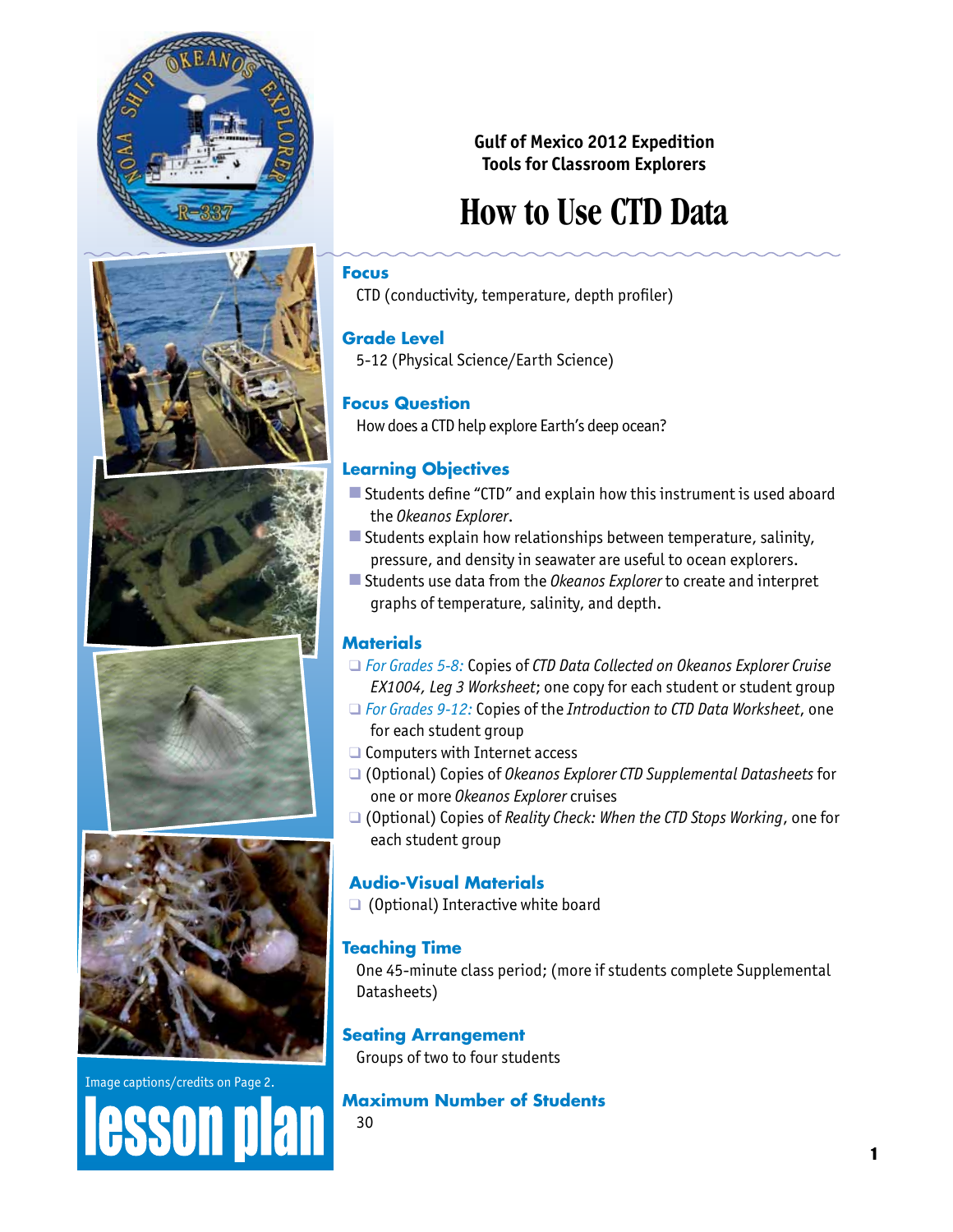## **Key Words**

NOAA Ship *Okeanos Explorer* CTD Conductivity **Temperature** Depth

#### **Background Information**

*Explanations and procedures in this lesson are written at a level appropriate to professional educators. In presenting and discussing this material with students, educators may need to adapt the language and instructional approach to styles that are best suited to specific student groups.*

On August 13, 2008, the NOAA Ship *Okeanos Explorer* was commissioned as "America's Ship for Ocean Exploration;" the only U.S. ship whose sole assignment is to systematically explore our largely unknown ocean for the purposes of discovery and the advancement of knowledge. To fulfill this mission, an exploration strategy is used that involves three major activities:

- Underway reconnaissance;
- Water column exploration; and
- Site characterization.

Underway reconnaissance involves mapping the ocean floor and water column while the ship is underway, and using other sensors to measure chemical and physical properties of seawater. Water column exploration involves making measurements of chemical and physical properties "from top to bottom" while the ship is stopped. In some cases these measurements may be made routinely at preselected locations, while in other cases they may be made to decide whether an area with suspected anomalies should be more thoroughly investigated. Site characterization involves more detailed exploration of a specific region, including obtaining high quality imagery, making measurements of chemical and physical seawater properties, and obtaining appropriate samples.

Key technologies involved with this strategy include:

- Multibeam sonar mapping system;
- CTD and other electronic sensors to measure chemical and physical seawater properties; and
- A Remotely Operated Vehicle (ROV) capable of obtaining highquality imagery and samples in depths as great as 6,000 meters.

A fourth technological capability that is essential to the *Okeanos Explorer* exploration strategy is advanced broadband satellite communication. This capability provides the foundation for telepresence: technologies that allow people to observe and interact

#### **Images from Page 1 top to bottom:**

Backdeck: Bobby Mohr, Tom Kok, and Jeff Williams discuss 'the plan' on the back deck. Image courtesy of the NOAA *Okeanos Explorer* Program.

[http://oceanexplorer.noaa.gov/okeanos/explora](http://oceanexplorer.noaa.gov/okeanos/explorations/ex1202/logs/hires/mar21-2-hires.jpg)[tions/ex1202/logs/hires/mar21-2-hires.jpg](http://oceanexplorer.noaa.gov/okeanos/explorations/ex1202/logs/hires/mar21-2-hires.jpg)

Anchor resting on the top of the Site 15429 wreck. *Lophelia* coral is also visible. After a great first marine archaeology dive on March 27, everyone was excited about exploring a second target. Site 15429 was initially located in 2009 with the National Institute for Undersea Science and Technology's (NIUST) *Eagle Ray* autonomous underwater vehicle (AUV). The data showed a potential vessel resting on the seafloor. The remotely operated vehicle (ROV) dive confirmed what several members of the Science Team expected. The wreck appears to be a hotspot for *Lophelia* coral. It was a great day for both the marine archaeologists and the biologists. Image courtesy of NOAA *Okeanos Explorer* Program.

[http://oceanexplorer.noaa.gov/okeanos/](http://oceanexplorer.noaa.gov/okeanos/explorations/ex1202/logs/hires/mar29_hires.jpg) [explorations/ex1202/logs/hires/mar29\\_hires.jpg](http://oceanexplorer.noaa.gov/okeanos/explorations/ex1202/logs/hires/mar29_hires.jpg)

Image of gridded bathymetry shown as a wireframe and draped over gridded backscatter data. Ever since the Team on Leg I of the Gulf of Mexico expedition mapped the DeSoto Canyon area in early March 2012, there was lots of speculation about one specific seafloor feature in approximately 400 meters of water. Not only did the feature seem to be the one spot of significant relief in an otherwise fairly flat area, but it also showed up in the backscatter data as a very 'hard' target. Image courtesy of NOAA *Okeanos Explorer* Program.

[http://oceanexplorer.noaa.gov/okeanos/explora](http://oceanexplorer.noaa.gov/okeanos/explorations/ex1202/logs/hires/mar28_update_hires.jpg)[tions/ex1202/logs/hires/mar28\\_update\\_hires.jpg](http://oceanexplorer.noaa.gov/okeanos/explorations/ex1202/logs/hires/mar28_update_hires.jpg)

determine the short- and long-term ecologi-Through the power of technology, scientists on the ship and on shore are able to view and learn about the complex ecosystems in the Gulf of Mexico. Deep-sea corals flourish in the dark depths of the Gulf of Mexico, providing foundations that attract lush communities of other animals, including brittle stars, anemones, crabs, and fish. This diversity of life on the seafloor may be out of sight, but it is has been squarely on the minds of scientists seeking to cal impacts of the Deepwater Horizon oil spill. Image courtesy of the NOAA *Okeanos Explorer* Program.

[http://oceanexplorer.noaa.gov/okeanos/](http://oceanexplorer.noaa.gov/okeanos/explorations/ex1202/logs/hires/mar24-2-hires.jpg) [explorations/ex1202/logs/hires/mar24-2-hires.jpg](http://oceanexplorer.noaa.gov/okeanos/explorations/ex1202/logs/hires/mar24-2-hires.jpg)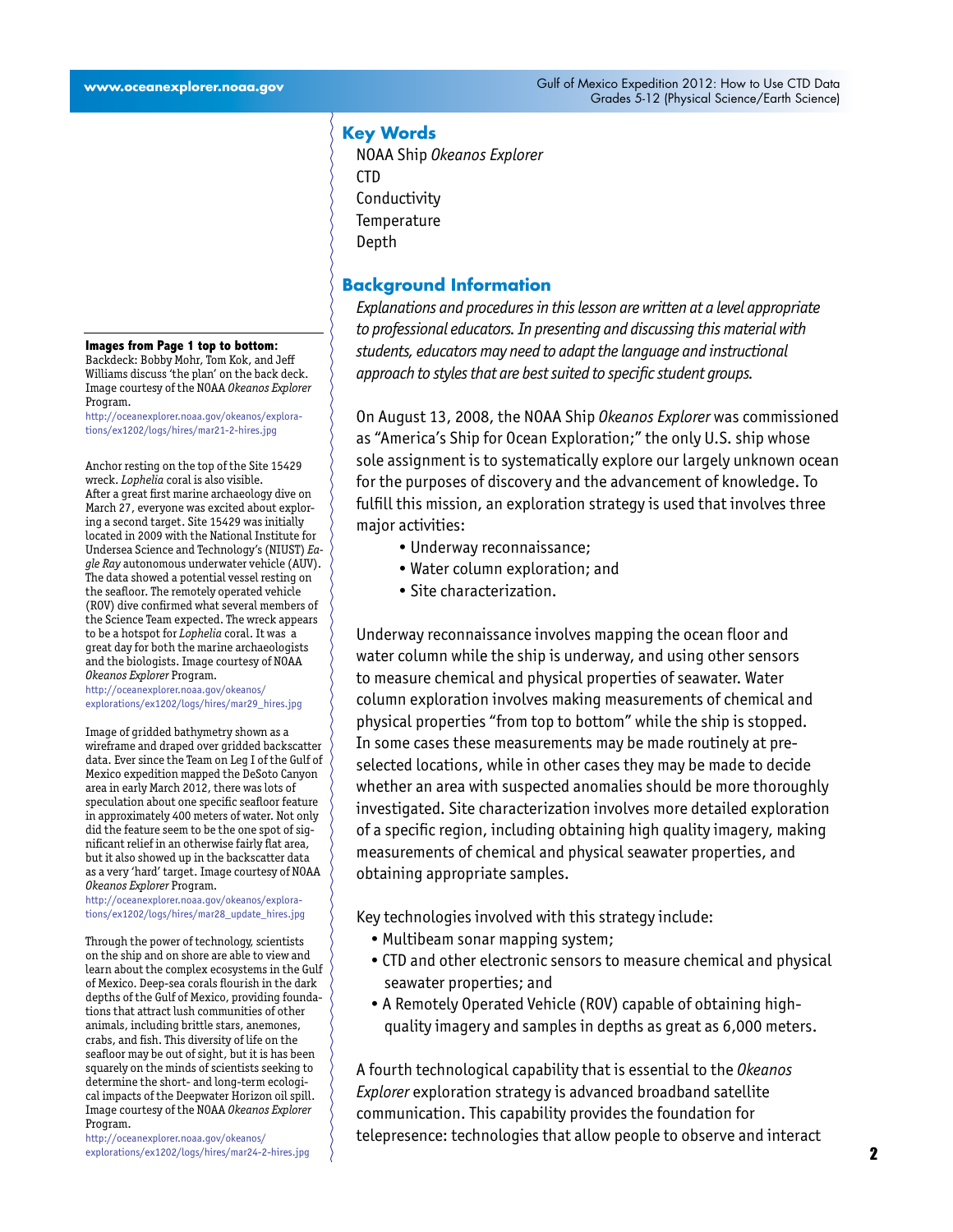

Senior Survey Technician Elaine Stuart works on the CTD while the altimeter battery recharges. Water sampling bottles, which are often attached to the rosette frame, have been removed for tow-yo operations. Sensors are mounted in the lower part of the frame where SST Stuart is working. Image courtesy of NOAA *Okeanos Explorer* Program.



A CTD with water sampling bottles attached to the rosette frame. Image courtesy of NOAA *Okeanos Explorer* Program.

with events at a remote location. Telepresence allows live images to be transmitted from the seafloor to scientists ashore, classrooms, newsrooms and living rooms, and opens new educational opportunities that are a major part of *Okeanos Explorer's* mission for the advancement of knowledge. In addition, telepresence makes it possible for shipboard equipment to be controlled by scientists in shore-based Exploration Command Centers (ECCs). In this way, scientific expertise can be brought to the exploration team as soon as discoveries are made, and at a fraction of the cost of traditional oceanographic expeditions.

CTD arrays are a key technological capability aboard the *Okeanos Explorer* and most other modern ocean research vessels. CTD stands for conductivity, temperature, and depth, and refers to a package of electronic instruments that measure these properties. Conductivity is a measure of how well a solution conducts electricity and is directly related to salinity, which is the concentration of salt and other inorganic compounds in seawater. Salinity is one of the most basic measurements used by ocean scientists. When combined with temperature data, salinity measurements can be used to determine seawater density, which is a primary driving force for major ocean currents. Often, CTDs are attached to a much larger metal frame called a rosette, which may hold water sampling bottles that are used to collect water at different depths, as well as other sensors that can measure additional physical or chemical properties.

Ocean explorers often use CTD measurements to detect evidence of volcanoes, hydrothermal vents, and other deep-sea features that cause changes to the physical and chemical properties of seawater. Masses of changed seawater are called plumes, and are usually found within a few hundred meters of the ocean floor. Since underwater volcanoes and hydrothermal vents may be several thousand meters deep, ocean explorers usually raise and lower a CTD rosette through several hundred meters near the bottom as the ship slowly cruises over the area being surveyed. This repeated up-and-down motion of the towed CTD may resemble the movement of a yo-yo; a resemblance that has led to the nickname "tow-yo" for this type of CTD sampling. See [http://](http://oceanexplorer.noaa.gov/technology/tools/sonde_ctd/sondectd.html) [oceanexplorer.noaa.gov/technology/tools/sonde\\_ctd/sondectd.html](http://oceanexplorer.noaa.gov/technology/tools/sonde_ctd/sondectd.html) and [http://www.pmel.noaa.gov/vents/PlumeStudies/WhatIsACTD/](http://www.pmel.noaa.gov/vents/PlumeStudies/WhatIsACTD/CTDMethods.html) [CTDMethods.html](http://www.pmel.noaa.gov/vents/PlumeStudies/WhatIsACTD/CTDMethods.html) for more information.

Temperature measurements from CTD sensors can be used to detect water temperature anomalies that may indicate the presence of volcanoes or hydrothermal vents. Two other sensors are also important to the search for these deep ocean features. Optical backscatter (OBS) sensors detect the presence of suspended particles that may come from hydrothermal vents or from the oxidation of methane, which causes precipitates of carbonate material to form. Oxidation-Reduction Potential (ORP) sensors measure of the tendency of a substance to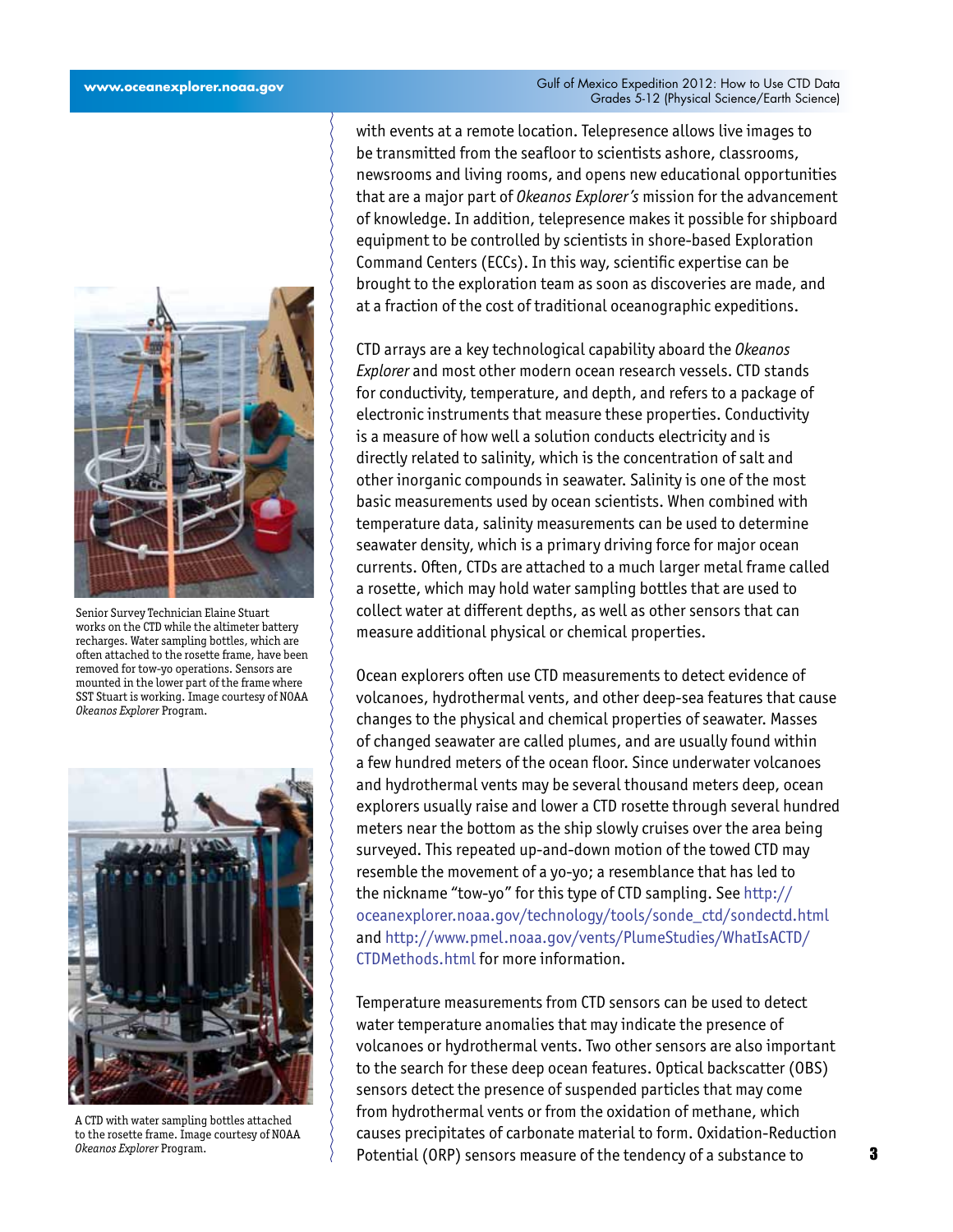gain or lose electrons. ORP is measured in volts, and increases directly with the tendency of a substance to gain electrons and become reduced. Because chemosynthetic communities are based on chemical substances that can donate electrons, these chemical substances have a tendency to lose electrons. So a drop in ORP may signal the presence of chemosynthetic communities nearby.

The *Okeanos Explorer* is equipped with a Sea Bird SBE-9plus underwater CTD. Besides measuring conductivity, temperature, and depth, up to 8 additional sensors can be added to measure other physical and chemical characteristics. *Note: Mention of proprietary names does not imply endorsement by NOAA.*

This lesson introduces students to simple analysis of CTD data. In the future, students will have the opportunity to apply their analytic skills to investigate additional information from CTDs as the *Okeanos Explorer* continues its voyages of discovery in Earth's deep ocean. The techniques presented in this lesson may be used to complete *Okeanos Explorer CTD Supplemental Datasheets*, which are linked from the "Education" layer of the *Okeanos Explorer* Atlas for selected cruises ([http://www.ncddc.noaa.gov/website/google\\_maps/](http://www.ncddc.noaa.gov/website/google_maps/OkeanosExplorer/mapsOkeanos.htm) [OkeanosExplorer/mapsOkeanos.htm](http://www.ncddc.noaa.gov/website/google_maps/OkeanosExplorer/mapsOkeanos.htm)), as well as from the Education section of Web pages provided for these cruises ([http://oceanexplorer.](http://oceanexplorer.noaa.gov/okeanos/explorations/explorations.html) [noaa.gov/okeanos/explorations/explorations.html\)](http://oceanexplorer.noaa.gov/okeanos/explorations/explorations.html).

#### **Learning Procedure**

- 1. To prepare for this lesson,
	- a. Download an image of a CTD such as [http://oceanexplorer.noaa.](http://oceanexplorer.noaa.gov/okeanos/explorations/10index/logs/june27/media/ex_ctd.html) [gov/okeanos/explorations/10index/logs/june27/media/ex\\_ctd.](http://oceanexplorer.noaa.gov/okeanos/explorations/10index/logs/june27/media/ex_ctd.html) [html.](http://oceanexplorer.noaa.gov/okeanos/explorations/10index/logs/june27/media/ex_ctd.html)
	- b. Review background information on CTD technology at [http://www.](http://www.pmel.noaa.gov/vents/PlumeStudies/WhatIsACTD/CTDMethods.html) [pmel.noaa.gov/vents/PlumeStudies/WhatIsACTD/CTDMethods.](http://www.pmel.noaa.gov/vents/PlumeStudies/WhatIsACTD/CTDMethods.html) [html](http://www.pmel.noaa.gov/vents/PlumeStudies/WhatIsACTD/CTDMethods.html)
	- c. Grades 5-8: Review procedures on the *CTD Data Collected on Okeanos Explorer Cruise EX1004, Leg 3 Worksheet* and, optionally, one or more *Okeanos Explorer CTD Supplemental Datasheets*.
- d. Grades 9-12: Review procedures on the *Introduction to CTD Data Worksheet*, and, optionally, one or more *Okeanos Explorer CTD Supplemental Datasheets*. Download the data file **EX0904\_ctd\_1. xls** from [http://oceanexplorer.noaa.gov/okeanos/edu/resources/](http://oceanexplorer.noaa.gov/okeanos/edu/resources/media/ex0904_ctd_1.xls) [media/ex0904\\_ctd\\_1.xls,](http://oceanexplorer.noaa.gov/okeanos/edu/resources/media/ex0904_ctd_1.xls) and install it on computers that students will be using to complete the Worksheet activity. Alternatively, you may have students download this file onto their own computer systems.
- 2. Briefly introduce the NOAA Ship *Okeanos Explorer*, which is the only U.S. ship whose sole assignment is to systematically explore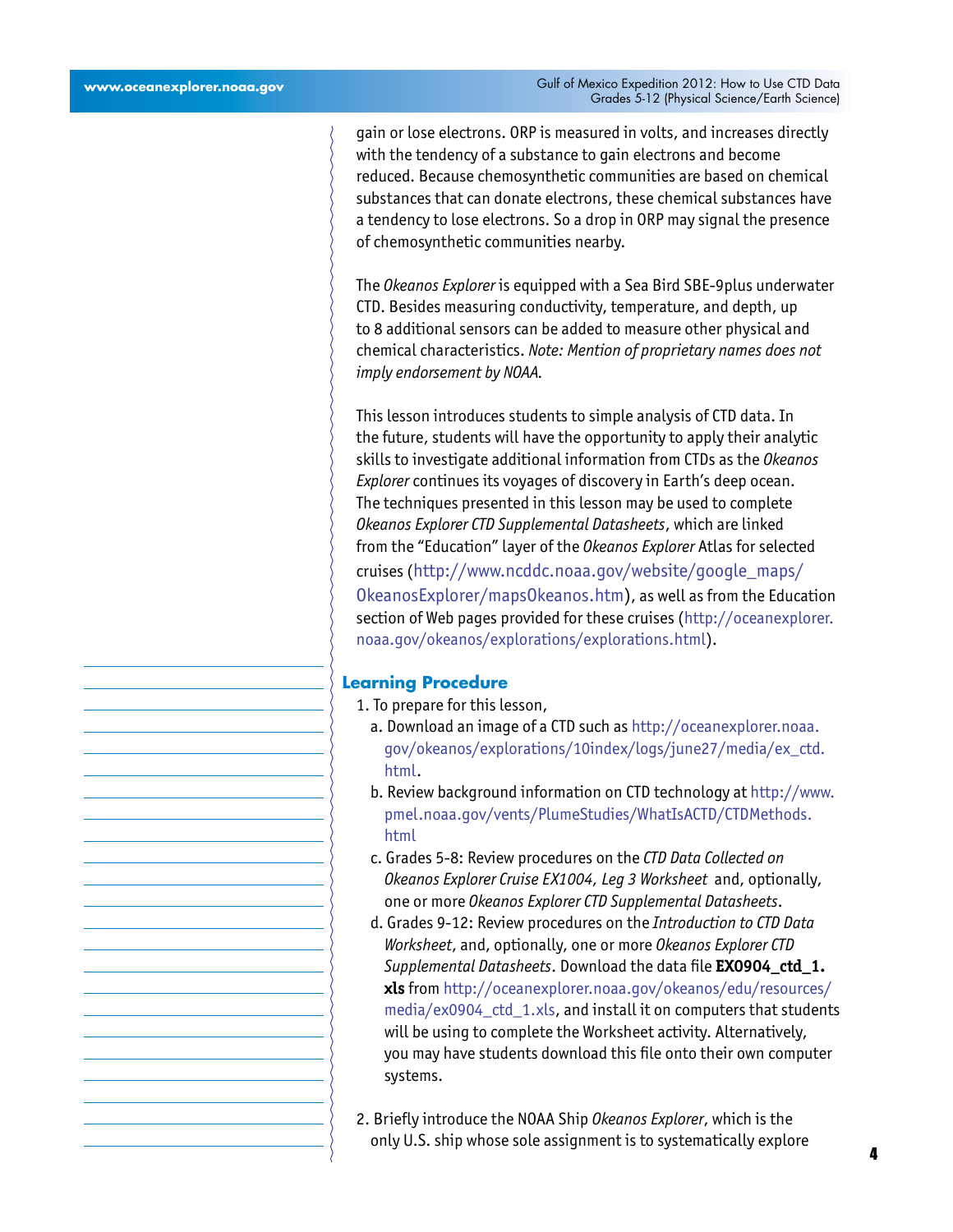Earth's largely unknown ocean for the purposes of discovery and the advancement of knowledge. Review the overall strategy for ocean exploration used aboard *Okeanos Explorer*, and the primary technologies involved with this strategy (discussed above).

Ask students why oceanographers would want to measure conductivity and temperature at certain depth intervals. Be sure students understand the relationship between conductivity and salinity. Briefly describe a CTD, emphasizing that these devices are often capable of measuring many other parameters in addition to conductivity, temperature, and depth. You may want to use information and/or images from [http://www.pmel.noaa.gov/vents/](http://www.pmel.noaa.gov/vents/PlumeStudies/WhatIsACTD/CTDMethods.html) [PlumeStudies/WhatIsACTD/CTDMethods.html](http://www.pmel.noaa.gov/vents/PlumeStudies/WhatIsACTD/CTDMethods.html).

## **Note: Steps 3, and 4 are for Grades 5-8. For Grades 9-12, skip to Step 5.**

- 3. (For Grades 5-8) If students are familiar with the concepts of seawater density, briefly review:
	- The definition of density;
	- The relationships between temperature, salinity, pressure, and density in seawater; and

• The meaning of conductivity and its relationship to salinity. When this review is complete, proceed to Step 4.

If students are not familiar with these concepts, perform the following demonstrations:

- (a) While students watch, dissolve 2 tablespoons of table salt in approximately 250 ml of hot tap water. Add three drops of liquid food coloring, and stir to mix. Wait at least three minutes. Pour approximately 400 ml of hot tap water into a clear 500 ml beaker. Hold the beaker so that the water is visible to students, and slowly pour the colored salt water down along the inside wall of the beaker. A shimmering pool of colored water should form on the bottom of the beaker, below the uncolored tap water. Have students record their observations in writing.
- (b) While students watch, place approximately 100 ml of ice into a container with approximately 150 ml cool tap water. Add three drops of liquid food coloring. Pour approximately 400 ml of hot tap water into a clear 500 ml beaker. Tell students to watch closely as you hold the beaker so that the water is visible to students, and slowly pour the colored ice water down along the inside wall of the beaker. The colored water will flow to the bottom of the beaker and form a layer beneath the warmer water, but will soon disperse into the larger volume of water. Have students record their observations in writing, being sure to include what happened when the colored ice water first flowed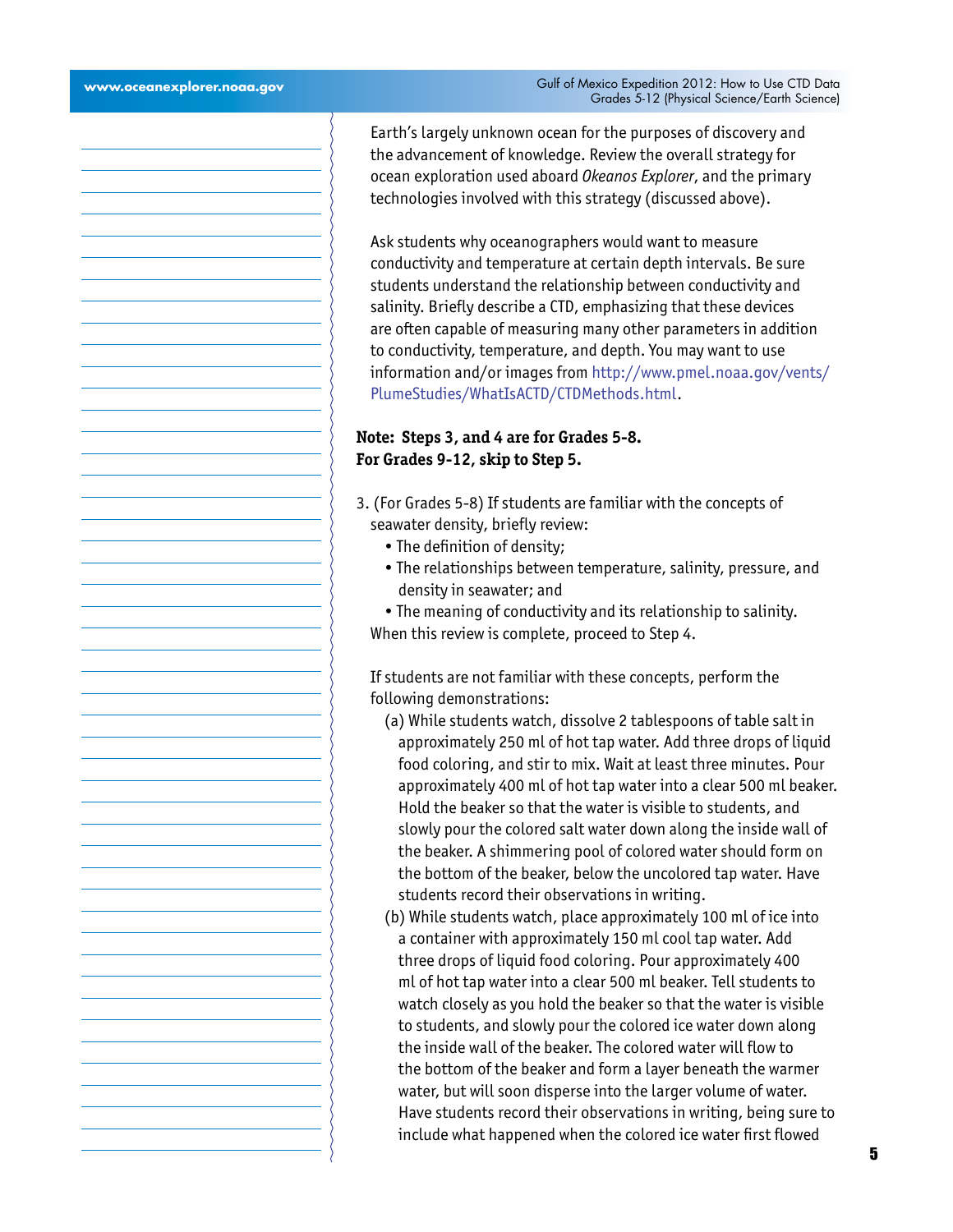into the warmer water.

 Remind students that the density of a substance is related to an object's mass (how "heavy" it is) and volume (the object's physical size). A handful of styrofoam, for example, weighs much less than a handful of rocks because the density of the styrofoam is less than the density of the rocks. Density is usually defined as "mass per unit volume," and the density of an object or substance is stated in "grams per cubic centimeter."

Have students record their inferences about the effect of dissolved salt on the density of water, and the effect of temperature on the density of water. When students have finished writing, lead a discussion of their inferences. Students should understand that dissolved salt increases the density of water, and that the density of water also increases as temperature decreases. Tell students that in the ocean, density is also affected by water pressure. Since water pressure increases with increasing depth, the density of seawater also increases as depth increases.

4. Show the image of a CTD downloaded in Step 1, and explain that this is actually a collection of several electronic instruments that measure various things about seawater. The basic instruments measure temperature, depth, and conductivity. Tell students that conductivity measures how easily electric currents pass through a liquid, and that electric current passes much more easily through water containing salt than through fresh water. Also say that CTDs actually measure water pressure as a way to measure depth.

 Most of the device seen in the image is a water-sampling device called a rosette or carousel, which contains water-sampling bottles that are used to collect water at different depths. Before the CTD is lowered into the ocean, the bottles are opened so that water flows freely through them. As the CTD travels through the water column, scientists can monitor readings from the sensors. If something unusual appears in the measurements, the scientists can send a signal through the CTD cable that closes one or more of the bottles to collect a water sample from the location where the unusual measurements appeared.

Give each student or student group a copy of the *CTD Data Collected on Okeanos Explorer Cruise EX1004, Leg 3 Worksheet*. Provide students with the URL of an online seawater density calculator, such as [http://](http://www.es.flinders.edu.au/~mattom/Utilities/density.html) [www.es.flinders.edu.au/~mattom/Utilities/density.html](http://www.es.flinders.edu.au/~mattom/Utilities/density.html). Be sure students understand how to calculate values for pressure that are to be entered in the online calculator, and why CTD graphs are constructed with depth on the Y-axis with zero at the top of the axis.

**Figure 1.**





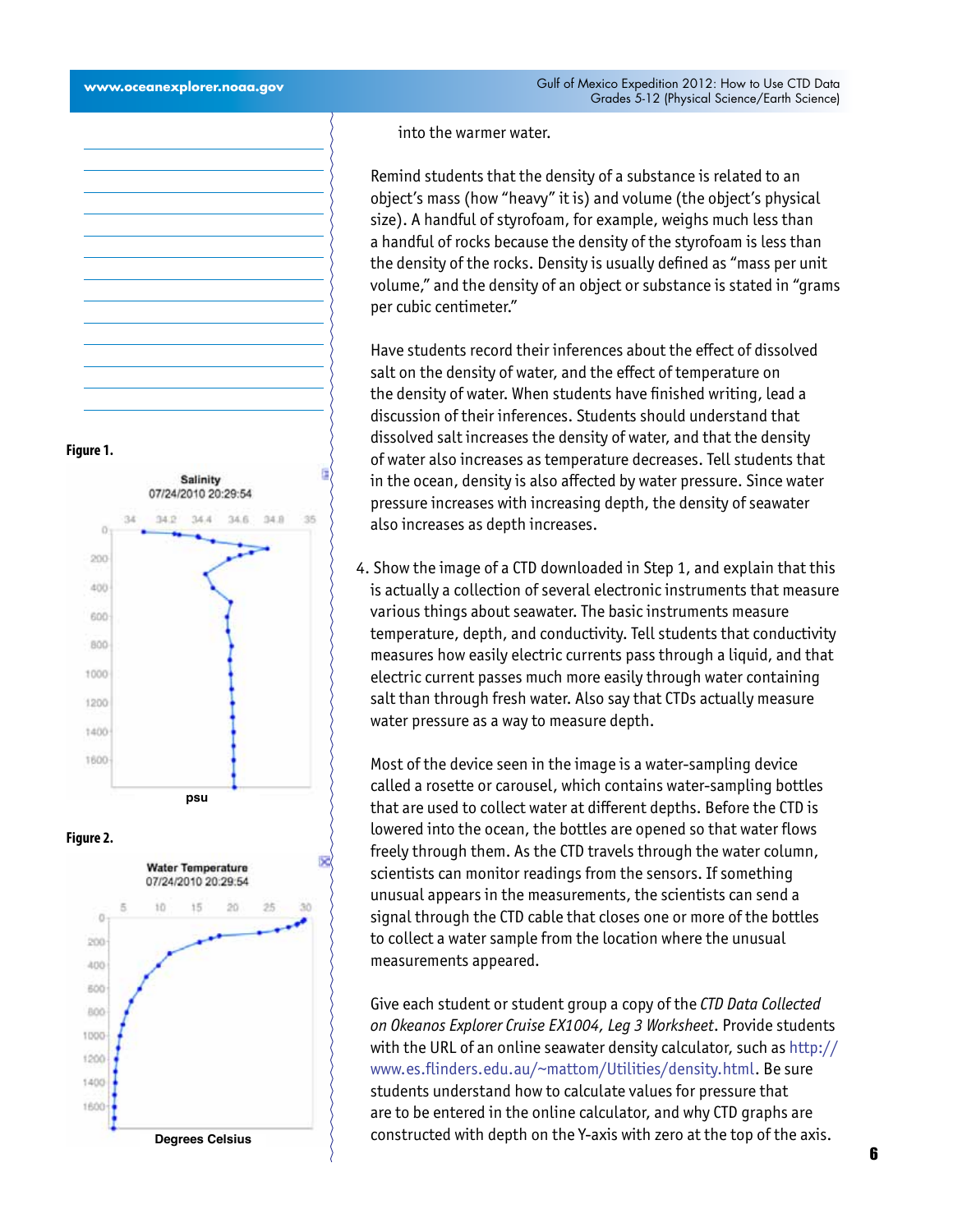When students have completed the worksheet assignment, lead a discussion of their results. Students' graphs should resemble Figures 1 and 2. The discussion should include the following points:

- Density changed most rapidly near the surface.
- In general, density increases as depth increases.
- As depth increases, temperature and salinity tend to level out, while density continues to increase because pressure continues to increase with increasing depth.
- If an underwater robot is neutrally buoyant, the robot will sink if it enters a water mass that has a lower density.
- If the water mass has a greater density, the robot will rise until it encounters a water mass whose density equals that of the robot.

For additional discussion about how CTDs are used to search for deep-sea hydrothermal vents or volcanoes, see the lesson, "What's a CTD?" [\[http://oceanexplorer.noaa.gov/okeanos/edu/lessonplans/](http://oceanexplorer.noaa.gov/okeanos/edu/lessonplans/media/hdwe_56_ctd.pdf) [media/hdwe\\_56\\_ctd.pdf](http://oceanexplorer.noaa.gov/okeanos/edu/lessonplans/media/hdwe_56_ctd.pdf)]. For Grades 7-8, you may also want to have students complete the simulated analysis of CTD samples described in the lesson, "The Oceanographic Yo-Yo" [\[http://oceanexplorer.](http://oceanexplorer.noaa.gov/okeanos/explorations/ex1103/background/edu/media/ex1103_oceanyoyo.pdf) [noaa.gov/okeanos/explorations/ex1103/background/edu/media/](http://oceanexplorer.noaa.gov/okeanos/explorations/ex1103/background/edu/media/ex1103_oceanyoyo.pdf) ex1103 oceanyoyo.pdf].

- 5. (For Grades 9-12) Discuss how OBS and ORP may be affected by hydrothermal vent activity. Tell students that their assignment is to look for anomalies in CTD data collected aboard the *Okeanos Explorer*  in 2009. Provide each student group with a copy of the *Introduction to CTD Data Worksheet*, and ensure that students have access to the file referenced in Step 1e. Tell students that this activity is intended to familiarize them with CTD data and how they can be analyzed to find anomalies that may indicate the presence of undiscovered features on the ocean floor. You may also want to mention that this skill will allow them to investigate additional data that will be available from future *Okeanos Explorer* missions.
- 6. When students have answered questions on the *Worksheet*, lead a discussion of their results. This discussion should include:
	- The time required to complete the entire CTD cast was 7160 seconds; just under two hours.
	- The maximum depth recorded by the CTD was 2601.255 meters.
	- Students should notice that the maximum depth occurred about halfway through the cast; this is because data were recorded during the CTD's ascent (the "up cast"), as well as during its descent (the "down cast").
	- Students' plots of OBS and ORP should resemble Figures 3 and 4, respectively (see page 8).
	- Plots of OBS and ORP both show anomalies between depths of 2,000 and 2,500 meters; increased OBS due to precipitates or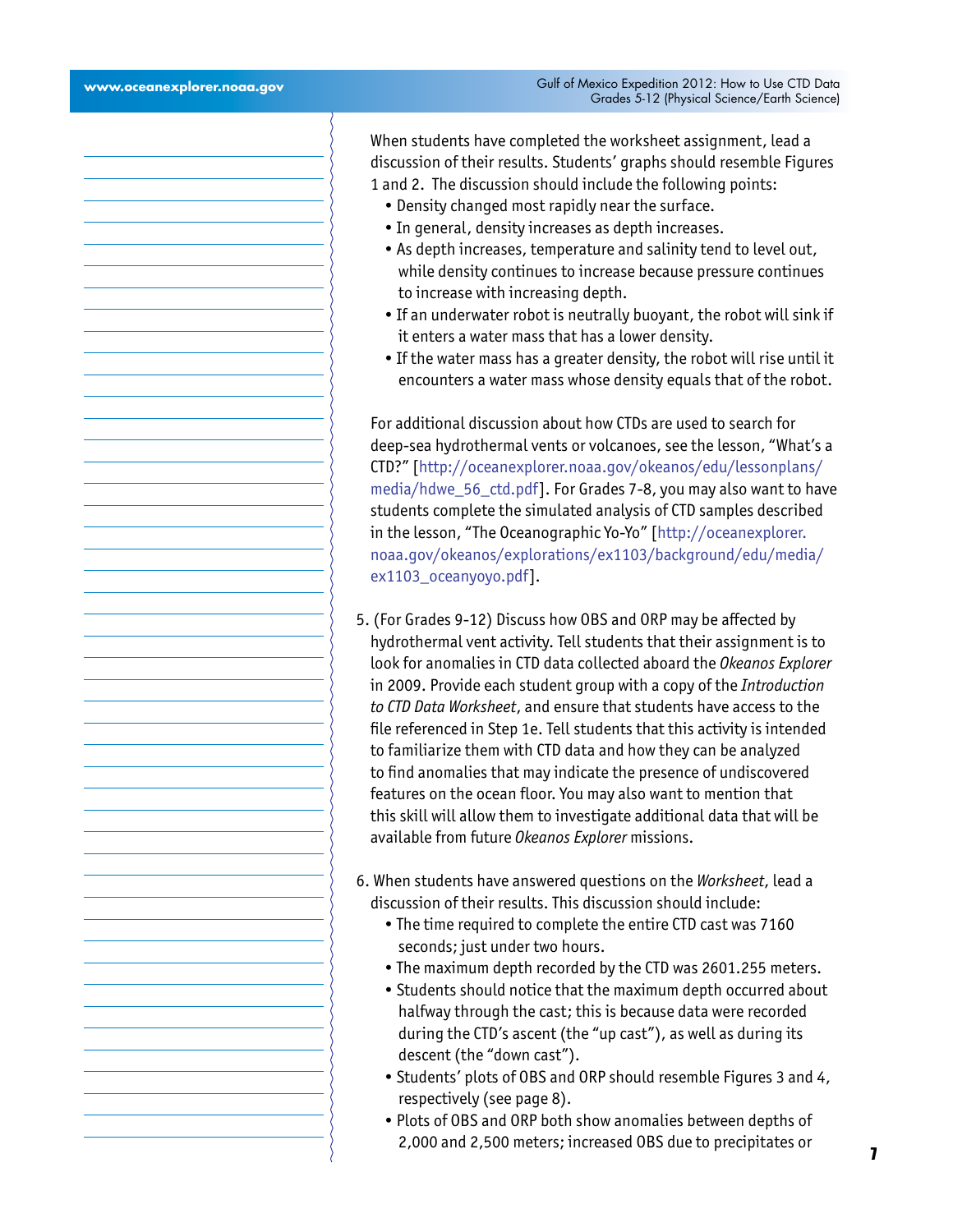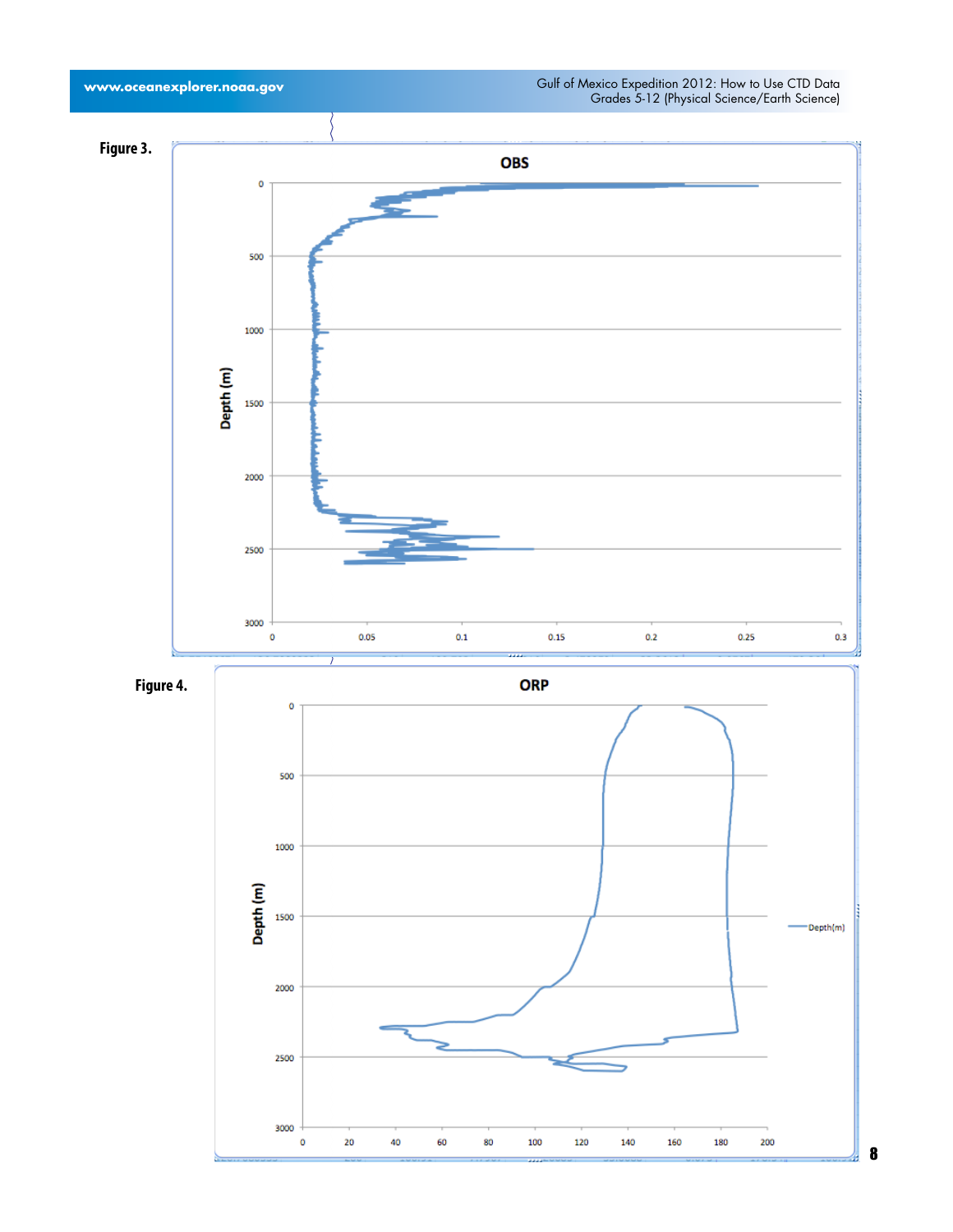particulate material and a reduction in ORP are both indicative of plumes from hydrothermal vents.

• Two lines on the ORP plot represent data collected during the downcast and upcast; the numbers are different, in part, because the sensor that measures ORP continues to be affected by reducing substances for a period of time after it leaves the plume.

#### **The BRIDGE Connection**

www.vims.edu/bridge/ – Scroll over "Ocean Science Topics" in the menu on the left side of the page, then "Habitats" then select "Deep Ocean" for activities and links about deep ocean ecosystems. Scroll over "Research and Data Connections" in the menu on the left side of the page, then select "Virtual Expeditions" for activities and links about to online activities about various types of exploration activities.

#### **The "Me" Connection**

Have students write a short essay discussing how discovering a deep ocean anomaly might provide a personal benefit.

#### **Connections to Other Subjects**

English/Language Arts, Mathematics, Social Studies

#### **Assessment**

Students' answers to worksheet questions and class discussions provide opportunities for assessment.

#### **Extensions**

Have students read *Reality Check: When the CTD Stops Working*, by Colleen Peters (found on page 20). This essay describes the first-hand experience of a Senior Survey Technician aboard the *Okeanos Explorer*, and provides students with some insight to some of the realities of ocean exploration. When students have completed reading, use the following questions as springboards for discussion:

- How often do you think problems arise during an ocean exploration mission?
	- *Comments:* The *Okeanos Explorer* is a technological orchestra: many different instruments have to work together to achieve the desired results. Many of these instruments are complex, and must function under harsh conditions. Problems are not unusual, and often happen at inconvenient times.
- Couldn't repairs to the CTD wait until Colleen had a little more sleep?

*Comments:* Ocean exploration cruises operate on a tight schedule, and there is usually no time to waste. So, when things need fixing they need to be fixed immediately, not when it's more convenient. In this case, about 12 hours after the repair the LSS found plume spikes that may indicate an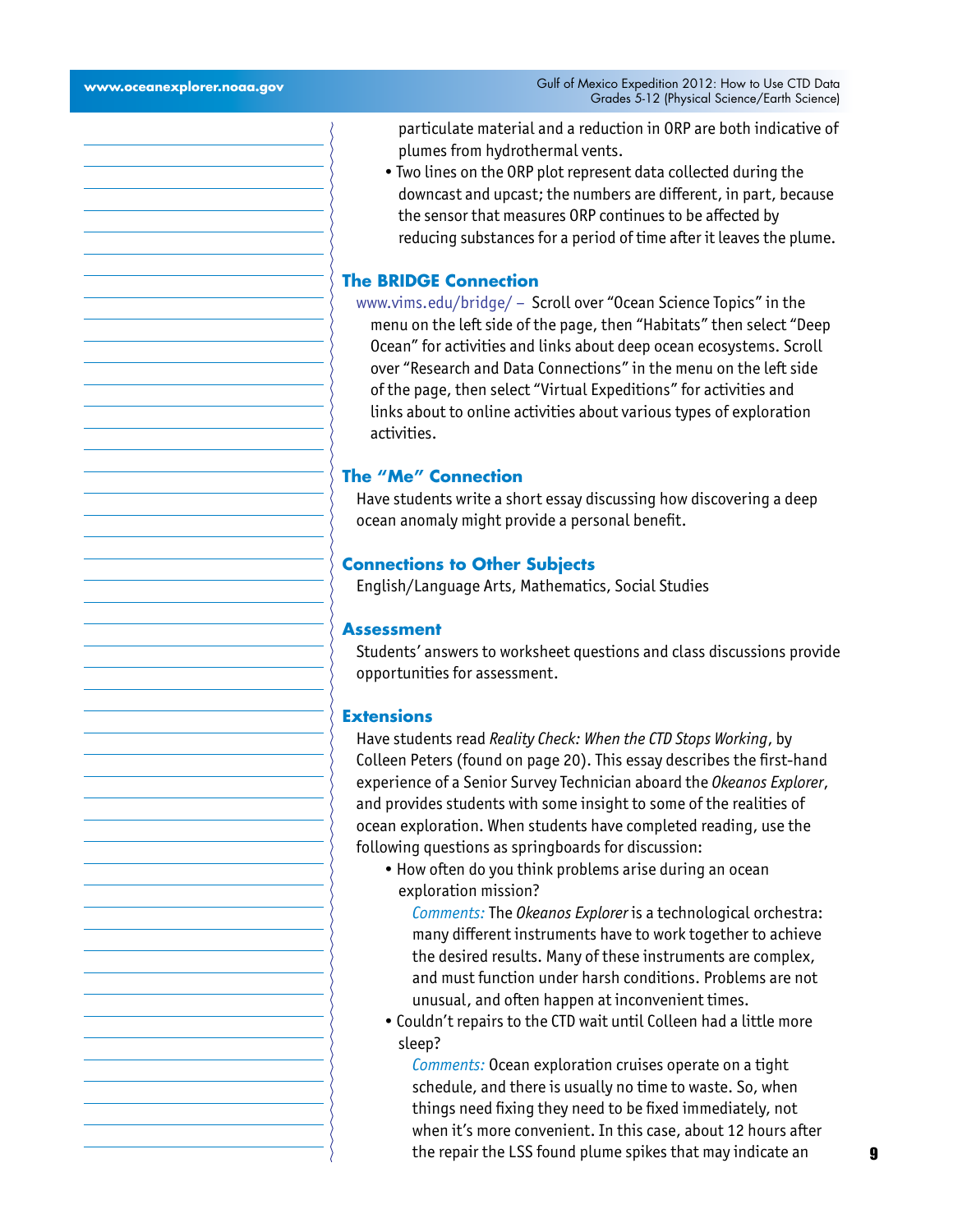undiscovered hydrothermal vent; and that discovery might have been missed if the repair was delayed!

- How did Colleen approach the repair problem?
- *Comments:* She started by focusing on the most likely source of trouble—a cable that had already been problematic. She also thought through what she was going to do, so she had a plan. In addition, she was aware that she was tired, so she made a point of not rushing the repair.
- How hard was it to fix the CTD problem? *Comments:* The repair involved relatively simple technology; some grease, wire cutters, zip ties, and electrical tape. Similarly, the problem itself was fairly simple; just a cable. But simple things can create big problems; the near-disaster aboard Apollo 13 was caused by a malfunctioning switch that cost a few dollars.

## **Other Relevant Lesson Plans from NOAA's Ocean Exploration Program**

## **A Hydrothermal AdVENTure (from the Galapagos Rift 2011 Expedition)**

[http://oceanexplorer.noaa.gov/okeanos/explorations/ex1103/](http://oceanexplorer.noaa.gov/okeanos/explorations/ex1103/background/edu/media/ex1103_htadvent.pdf) [background/edu/media/ex1103\\_htadvent.pdf](http://oceanexplorer.noaa.gov/okeanos/explorations/ex1103/background/edu/media/ex1103_htadvent.pdf)

Focus: Hydrothermal vents (Life Science; Grades 5-6)

Students explain the overall structure of hydrothermal vents and how they are related to the motion of tectonic plates, and create a model of a hydrothermal vent.

## **The Oceanographic Yo-Yo (from the Galapagos Rift 2011 Expedition)**

[http://oceanexplorer.noaa.gov/okeanos/explorations/ex1103/](http://oceanexplorer.noaa.gov/okeanos/explorations/ex1103/background/edu/media/ex1103_oceanyoyo.pdf) [background/edu/media/ex1103\\_oceanyoyo.pdf](http://oceanexplorer.noaa.gov/okeanos/explorations/ex1103/background/edu/media/ex1103_oceanyoyo.pdf)

Focus: Using ocean chemistry to locate hydrothermal vents (Physical Science; grades 7-8)

Students explain the effects of hydrothermal vents on chemical and physical parameters of seawater, how oceanographers can use these effects to locate hydrothermal vents, and describe some of the instruments that oceanographers use to detect chemical clues that suggest the presence of hydrothermal vents.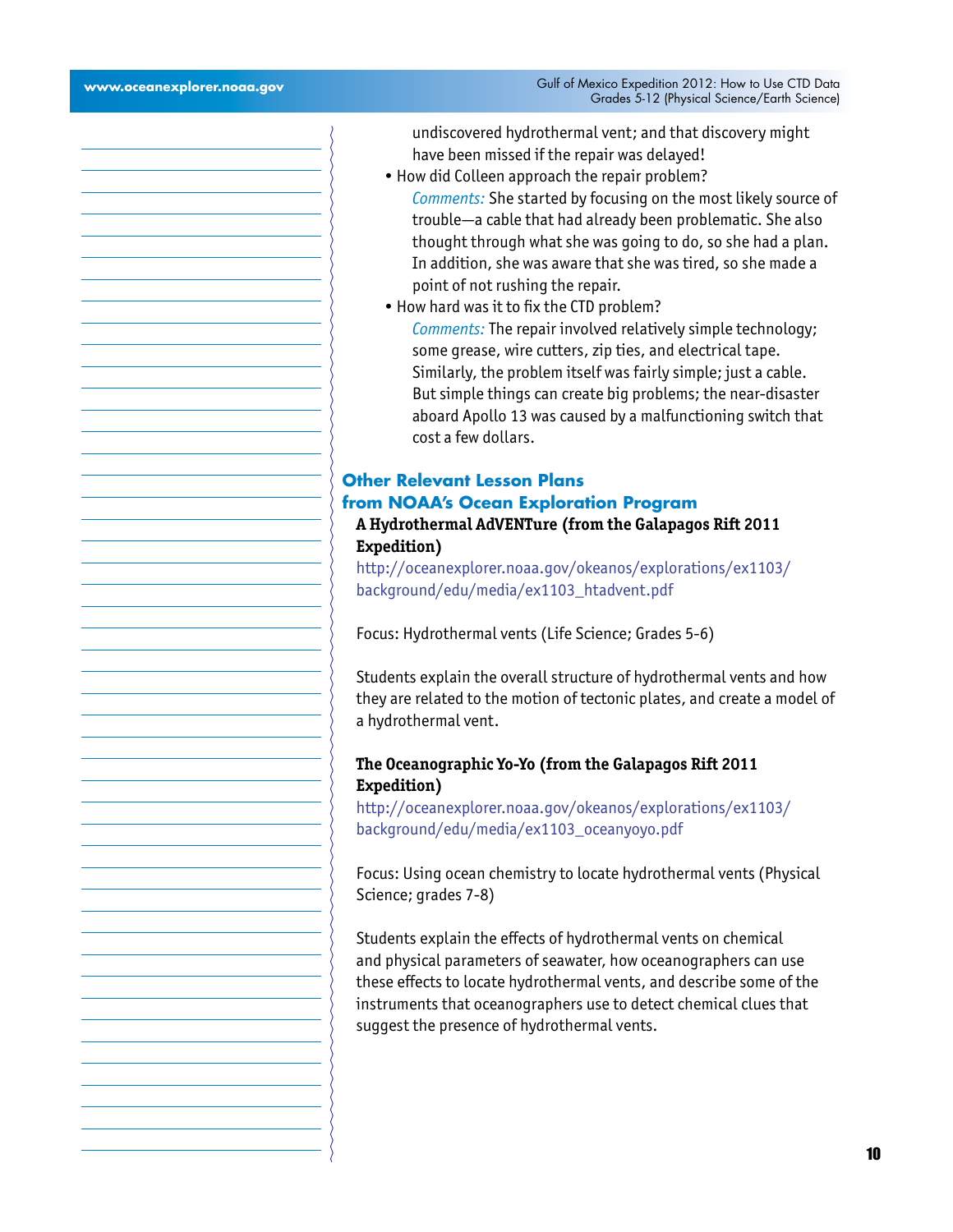## **Tools of Exploration - CTD (from the INDEX SATAL 2010 Expedition)**

[http://oceanexplorer.noaa.gov/okeanos/explorations/10index/](http://oceanexplorer.noaa.gov/okeanos/explorations/10index/background/edu/media/ctd.pdf) [background/edu/media/ctd.pdf](http://oceanexplorer.noaa.gov/okeanos/explorations/10index/background/edu/media/ctd.pdf)

Focus: Technology for deep ocean exploration: CTD (Chemistry/Earth Science; Grades 9-12)

Students will describe typical effects of hydrothermal vents, volcanoes, and cold seeps on chemical and physical parameters of seawater; explain how oceanographers can use CTD data to locate these geologic features; and analyze data from CTD casts for the presence of anomalies.

#### **We've Got Plumes! (from the Galapagos Rift 2011 Expedition)**

[http://oceanexplorer.noaa.gov/okeanos/explorations/ex1103/](http://oceanexplorer.noaa.gov/okeanos/explorations/ex1103/background/edu/media/ex1103_gotplumes.pdf) [background/edu/media/ex1103\\_gotplumes.pdf](http://oceanexplorer.noaa.gov/okeanos/explorations/ex1103/background/edu/media/ex1103_gotplumes.pdf)

Focus: Hydrothermal Vent Chemistry (Earth Science/Chemistry; grades 9-12)

Students describe hydrothermal vents; explain how oxidation reduction potential and light-scattering sensor data may be used to detect the presence of hydrothermal vents; and analyze CTD data collected in the vicinity of the Galapagos Spreading Center to recognize a probable plume from hydrothermal activity.

The following lessons are included in the *NOAA Ship Okeanos Explorer Education Materials Collection Volume 2: How Do We Explore*?

#### **Grades 7-8**

### **The Oceanographic Yo-yo**

[http://oceanexplorer.noaa.gov/okeanos/edu/lessonplans/media/](http://oceanexplorer.noaa.gov/okeanos/explorations/ex1103/background/edu/media/ex1103_oceanyoyo.pdf) [hdwe\\_78\\_yoyo.pdf](http://oceanexplorer.noaa.gov/okeanos/explorations/ex1103/background/edu/media/ex1103_oceanyoyo.pdf)

Focus: Ocean chemistry and hydrothermal vents (Physical Science)

Students explain the effects of hydrothermal vents on chemical and physical parameters of seawater; describe instruments aboard the *Okeanos Explorer* that detect these effects; and analyze data from the *Okeanos Explorer* to find chemical clues that suggest the presence of hydrothermal vents.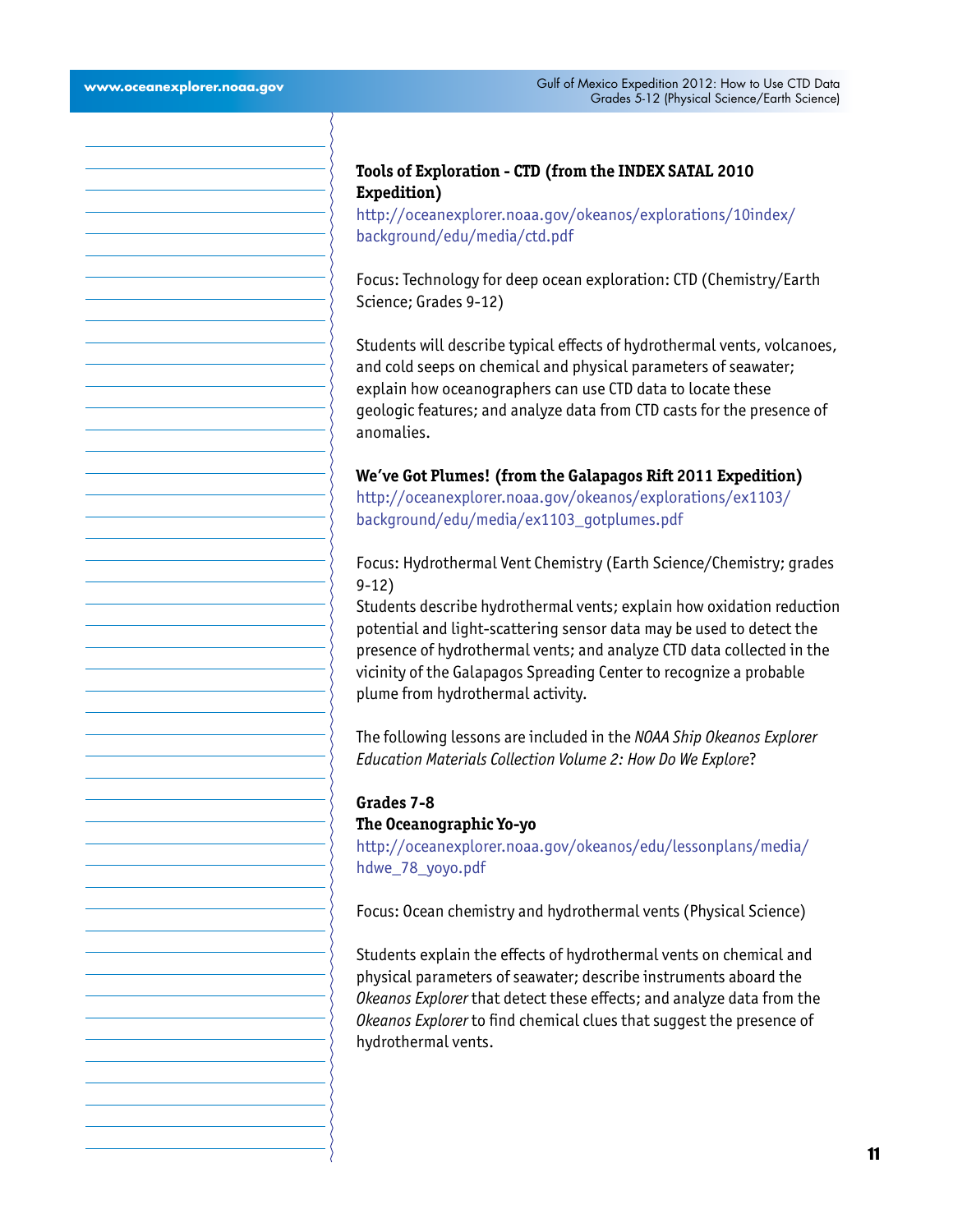## **Grades 9-12 A Quest for Anomalies**

[http://oceanexplorer.noaa.gov/okeanos/edu/lessonplans/media/](http://oceanexplorer.noaa.gov/okeanos/edu/lessonplans/media/hdwe_912_anomalies.pdf) [hdwe\\_912\\_anomalies.pdf](http://oceanexplorer.noaa.gov/okeanos/edu/lessonplans/media/hdwe_912_anomalies.pdf)

Focus: Use of CTD data in ocean exploration (Earth Science/Physical Science/Technology)

Students describe and explain redox potential and optical backscatter, and how these parameters are related to deep-sea ecosystems and geologic features; and analyze data from CTD casts aboard the *Okeanos Explorer* for the presence of anomalies.

#### **Other Resources**

*The Web links below are provided for informational purposes only. Links outside of Ocean Explorer have been checked at the time of this page's publication, but the linking sites may become outdated or nonoperational over time.*

<http://oceanexplorer.noaa.gov/okeanos/edu/welcome.html>– Web page for the *Okeanos Explorer* Education Materials Collection

## [http://www.pmel.noaa.gov/vents/PlumeStudies/WhatIsACTD/](http://www.pmel.noaa.gov/vents/PlumeStudies/WhatIsACTD/CTDMethods.html) [CTDMethods.html](http://www.pmel.noaa.gov/vents/PlumeStudies/WhatIsACTD/CTDMethods.html) – Web page about CTDs from NOAA's Pacific Marine Environmental Laboratory

## **Correlations to A Framework for K-12 Science Education: Practices, Crosscutting Concepts, and Core Ideas**

## **Framework for K-12 Science Education**

Dimension 1. Scientific and Engineering Practices

- 1. Asking questions (for science) and defining problems (for engineering)
- 2. Developing and using models
- 4. Analyzing and interpreting data
- 5. Using mathematics and computational thinking
- 6. Constructing explanations (for science) and designing solutions (for engineering)
- 7. Engaging in argument from evidence
- 8. Obtaining, evaluating, and communicating information

#### Dimension 2. Crosscutting Concepts

- 1. Patterns
- 2. Cause and effect: Mechanism and explanation
- 3. Scale, proportion, and quantity
- 4. Systems and system models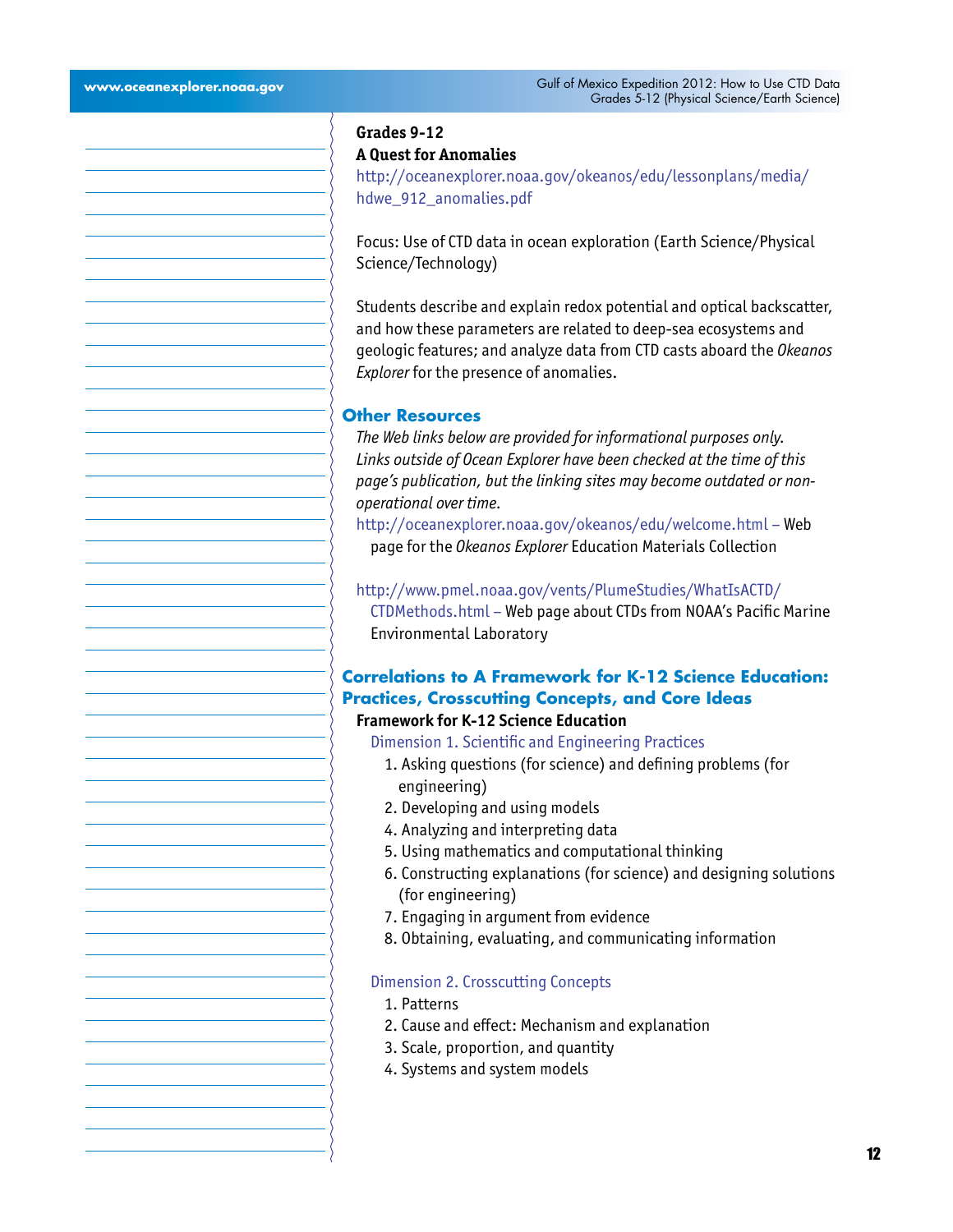$\left\{\right\}$ 

| Grades 5-12 (Physical Science/Earth Science)                                                                                        |
|-------------------------------------------------------------------------------------------------------------------------------------|
| Dimension 3. Disciplinary Core Ideas                                                                                                |
| <b>Physical Sciences</b>                                                                                                            |
| Core Idea PS4: Waves and Their Applications in Technologies for                                                                     |
| <b>Information Transfer</b>                                                                                                         |
| PS4.C: Information Technologies and Instrumentation.                                                                                |
| <b>Earth and Space Sciences</b>                                                                                                     |
| Core Idea ESS2: Earth's Systems                                                                                                     |
| ESS2.B: Plate Tectonics and Large-Scale System Interactions                                                                         |
| Engineering, Technology, and the Applications of Science                                                                            |
| Core Idea ETS2: Links Among Engineering, Technology, Science,<br>and Society                                                        |
| ETS2.A: Interdependence of Science, Engineering, and                                                                                |
| Technology                                                                                                                          |
|                                                                                                                                     |
| <b>Correlations to Common Core State Standards for Mathematics</b>                                                                  |
| Grade 5 - Geometry: Graph points on the coordinate plane to                                                                         |
| solve real-world and mathematical problems.                                                                                         |
|                                                                                                                                     |
| High School: Modeling                                                                                                               |
|                                                                                                                                     |
| <b>Correlations to Common Core State Standards for English</b>                                                                      |
| <b>Language Arts</b><br>Grades 6-12 Literacy in History/Social Studies, Science, &                                                  |
| Technical Subjects: Follow precisely a multistep procedure                                                                          |
| when carrying out experiments, taking measurements, or                                                                              |
| performing technical tasks.                                                                                                         |
|                                                                                                                                     |
| <b>Ocean Literacy Essential Principles and Fundamental Concepts</b>                                                                 |
| <b>Essential Principle 5.</b>                                                                                                       |
| The ocean supports a great diversity of life and ecosystems.                                                                        |
| Fundamental Concept f. Ocean habitats are defined by                                                                                |
| environmental factors. Due to interactions of abiotic factors such                                                                  |
| as salinity, temperature, oxygen, pH, light, nutrients, pressure,                                                                   |
| substrate and circulation, ocean life is not evenly distributed                                                                     |
| temporally or spatially, i.e., it is "patchy". Some regions of the<br>ocean support more diverse and abundant life than anywhere on |
| Earth, while much of the ocean is considered a desert.                                                                              |
| Fundamental Concept g. There are deep ocean ecosystems that                                                                         |
| are independent of energy from sunlight and photosynthetic                                                                          |
| organisms. Hydrothermal vents, submarine hot springs,                                                                               |
| and methane cold seeps rely only on chemical energy and                                                                             |
| chemosynthetic organisms to support life.                                                                                           |
|                                                                                                                                     |
| <b>Essential Principle 7.</b>                                                                                                       |
| The ocean is largely unexplored.                                                                                                    |
| Fundamental Concept a. The ocean is the last and largest                                                                            |

unexplored place on Earth—less than 5% of it has been explored. This is the great frontier for the next generation's explorers and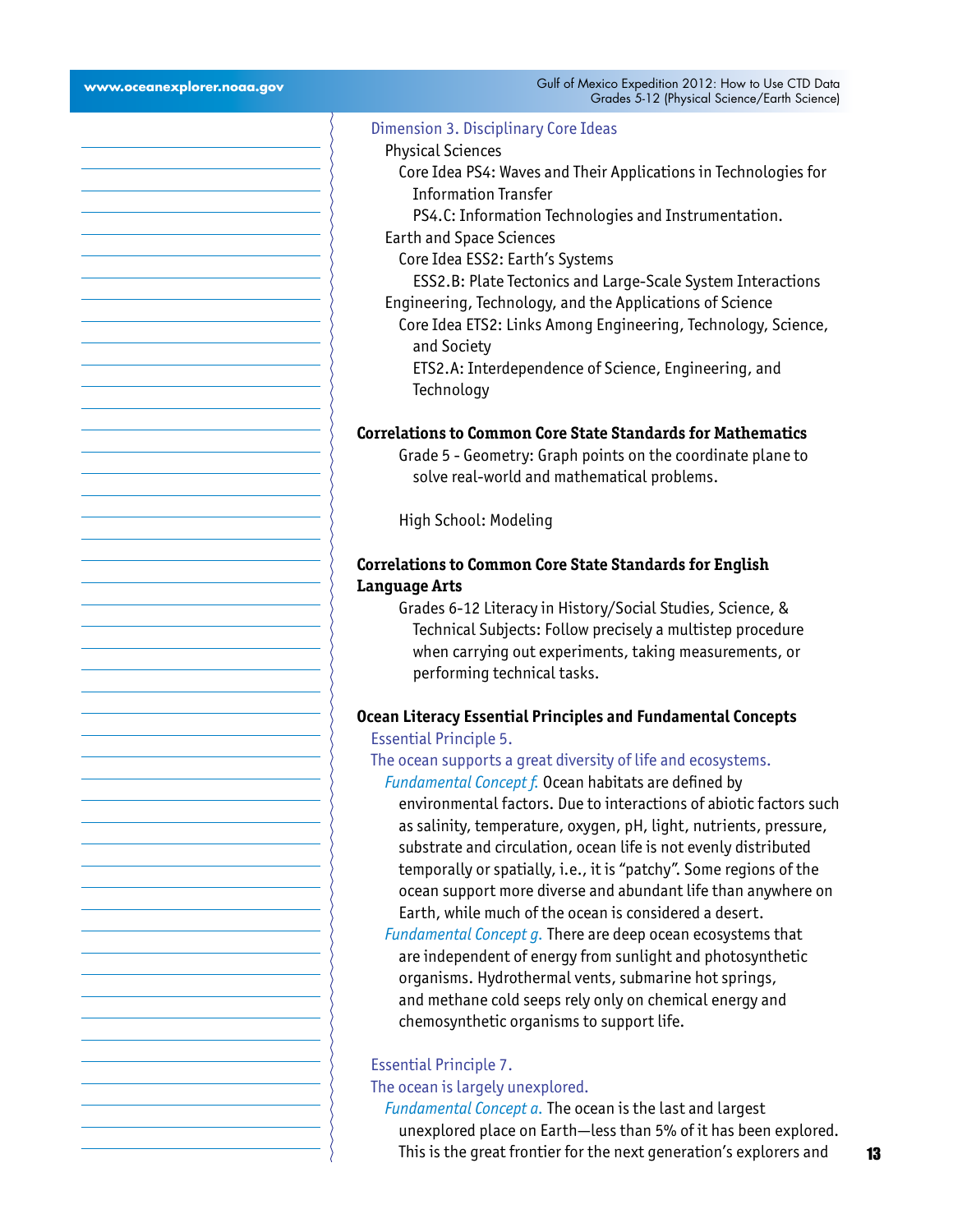researchers, where they will find great opportunities for inquiry and investigation.

- *Fundamental Concept b.* Understanding the ocean is more than a matter of curiosity. Exploration, inquiry and study are required to better understand ocean systems and processes.
- *Fundamental Concept d.* New technologies, sensors and tools are expanding our ability to explore the ocean. Ocean scientists are relying more and more on satellites, drifters, buoys, subsea observatories and unmanned submersibles.
- *Fundamental Concept f.* Ocean exploration is truly interdisciplinary. It requires close collaboration among biologists, chemists, climatologists, computer programmers, engineers, geologists, meteorologists, and physicists, and new ways of thinking.

## **Send Us Your Feedback**

In addition to consultation with expedition scientists, the development of lesson plans and other education products is guided by comments and suggestions from educators and others who use these materials. Please send questions and comments about these materials to: [oceanexeducation@noaa.gov](mailto:oceanexeducation%40noaa.gov?subject=Feedback).

#### **For More Information**

Paula Keener, Director, Education Programs NOAA Office of Ocean Exploration and Research Hollings Marine Laboratory 331 Fort Johnson Road, Charleston SC 29412 843.762.8818 843.762.8737 (fax) [paula.keener-chavis@noaa.gov](mailto:paula.keener-chavis%40noaa.gov?subject=For%20More%20Information)

#### **Acknowledgements**

This lesson was developed and written for NOAA's Office of Ocean Exploration and Research (OER) by Dr. Mel Goodwin, Science and Technology Consultant to OER's Education Team. Design/layout: Coastal Images Graphic Design, Mt. Pleasant, SC.

#### **Credit**

If reproducing this lesson, please cite NOAA as the source, and provide the following URL: http://oceanexplorer.noaa.gov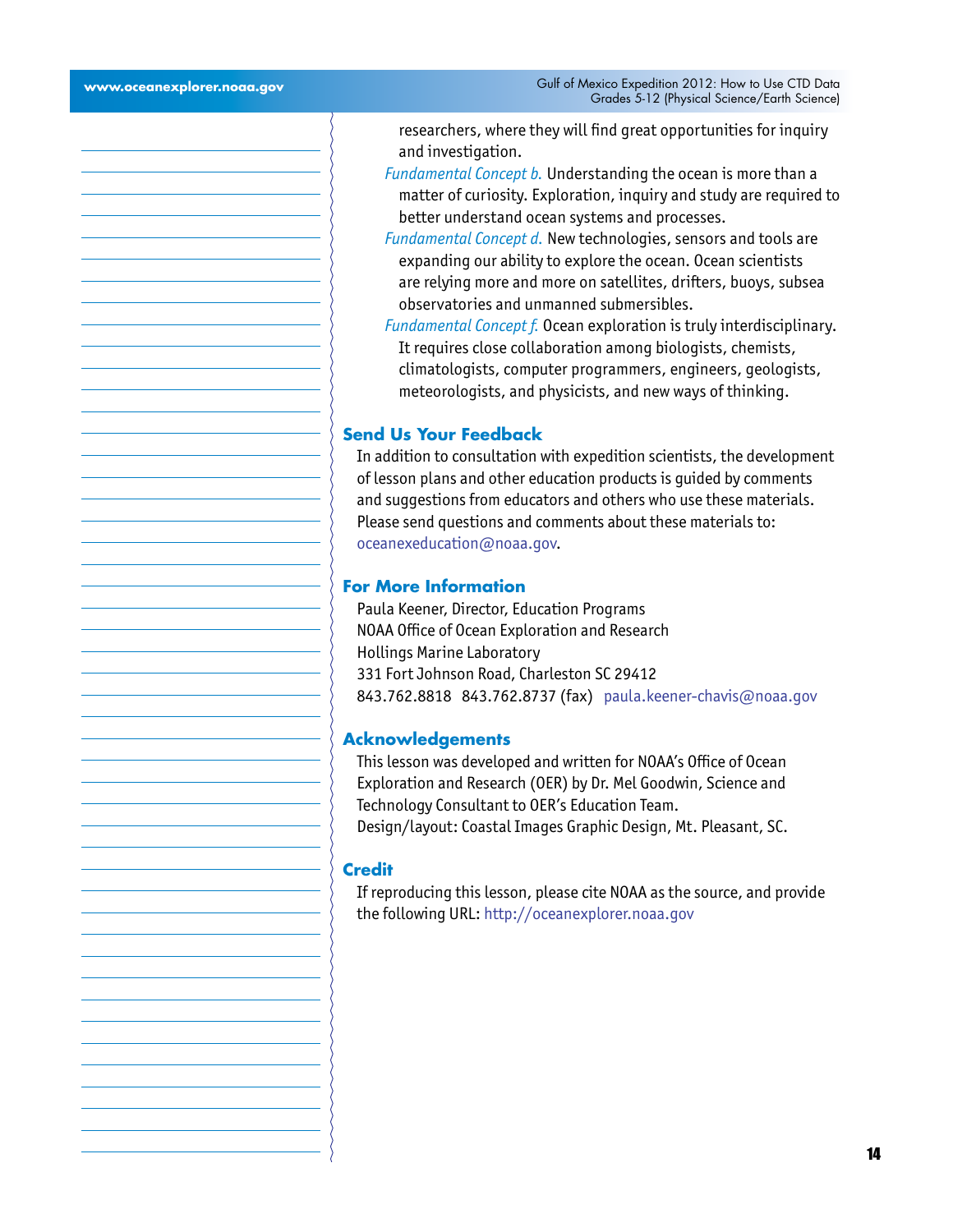| <b>CTD Data</b> |                    |                 |                      |  |  |  |  |  |
|-----------------|--------------------|-----------------|----------------------|--|--|--|--|--|
| <b>Depth</b>    | <b>Temperature</b> | <b>Salinity</b> | <b>Density</b>       |  |  |  |  |  |
| (m)             | $(^{\circ}C)$      | $(psu)*$        | (g/cm <sup>3</sup> ) |  |  |  |  |  |
| 20              | 29.5               | 34.15           |                      |  |  |  |  |  |
| 40              | 28.5               | 34.24           |                      |  |  |  |  |  |
| 60              | 28.5               | 34.25           |                      |  |  |  |  |  |
| 80              | 27.0               | 34.35           |                      |  |  |  |  |  |
| 100             | 25.5               | 34.45           |                      |  |  |  |  |  |
| 125             | 24.0               | 34.60           |                      |  |  |  |  |  |
| 150             | 23.5               | 34.76           |                      |  |  |  |  |  |
| 175             | 18.0               | 34.65           |                      |  |  |  |  |  |
| 200             | 16.5               | 34.60           |                      |  |  |  |  |  |
| 220             | 15.0               | 34.54           |                      |  |  |  |  |  |
| 320             | 11.5               | 34.40           |                      |  |  |  |  |  |
| 420             | 10.0               | 34.46           |                      |  |  |  |  |  |
| 520             | 8.0                | 34.55           |                      |  |  |  |  |  |
| 620             | 7.0                | 34.52           |                      |  |  |  |  |  |
| 720             | 6.0                | 34.53           |                      |  |  |  |  |  |
| 820             | 5.5                | 34.56           |                      |  |  |  |  |  |
| 920             | 5.0                | 34.54           |                      |  |  |  |  |  |
| 1050            | 4.5                | 34.55           |                      |  |  |  |  |  |
| 1150            | 4.5                | 34.56           |                      |  |  |  |  |  |
| 1250            | 4.5                | 34.57           |                      |  |  |  |  |  |
| 1350            | 4.0                | 34.57           |                      |  |  |  |  |  |
| 1450            | 4.0                | 34.58           |                      |  |  |  |  |  |
| 1550            | 4.0                | 34.58           |                      |  |  |  |  |  |
| 1650            | 4.0                | 34.58           |                      |  |  |  |  |  |
| 1750            | 4.0                | 34.58           |                      |  |  |  |  |  |
| 1800            | 4.0                | 34.59           |                      |  |  |  |  |  |

to these units, which are almost the Salinity is measured by conductivity (how easily electricity flows through a seawater sample). The software used to process conductivity data from the *Okeanos Explorer's* CTD converts the conductivity measurement to salinity values in practical salinity units (psu). Before psu was adopted as a standard unit, salinity was measured in partsper-thousand (abbreviated ppt or o/ oo), and you still may see references same as psu.

# CTD Data Collected on *Okeanos Explorer* Cruise EX1004 Leg 3 Worksheet (Grades 5-6)

These data are from a CTD cast made aboard the *Okeanos Explorer*  on July 24, 2010, as part of the INDEX-SATAL 2010 Expedition.

- 1. Make a graph of salinity and depth. Put depth on the Y-axis of each graph, and put zero at the TOP of the Y-axis. Oceanographers like to plot CTD data with depth on the y-axis and the greatest depths at the bottom of the plot, since that is the way we usually think about a profile of the water column.
- 2. Make a graph of temperature and depth, with depth on the Y-axis as in Step 1.
- 3. Use an online calculator to find the density of seawater at each depth. These calculators require you to enter values of pressure as well as temperature and salinity. Pressure in the ocean (in bars) is nearly equal to the depth in meters divided by 10 (in other words, for every 1 m increase in depth, pressure increases 0.1 bar). Pressure at the ocean surface (depth  $= 0$  m) is equal to 1 bar, so pressure underwater is equal to

 $[(depth in meters) \div 10] + 1.0$ 

- 4. Where did density change most rapidly?
- 5. In general, what happens to density as depth increases?
- 6. How do changes in density with increasing depth differ from changes in temperature and salinity with increasing depth?
- 7. If an underwater robot is neutrally buoyant (that is, it does not rise or sink in the water column) at a certain depth, what will happen if the robot enters a water mass that has a lower density?
- 8. What will happen if the water mass has a greater density?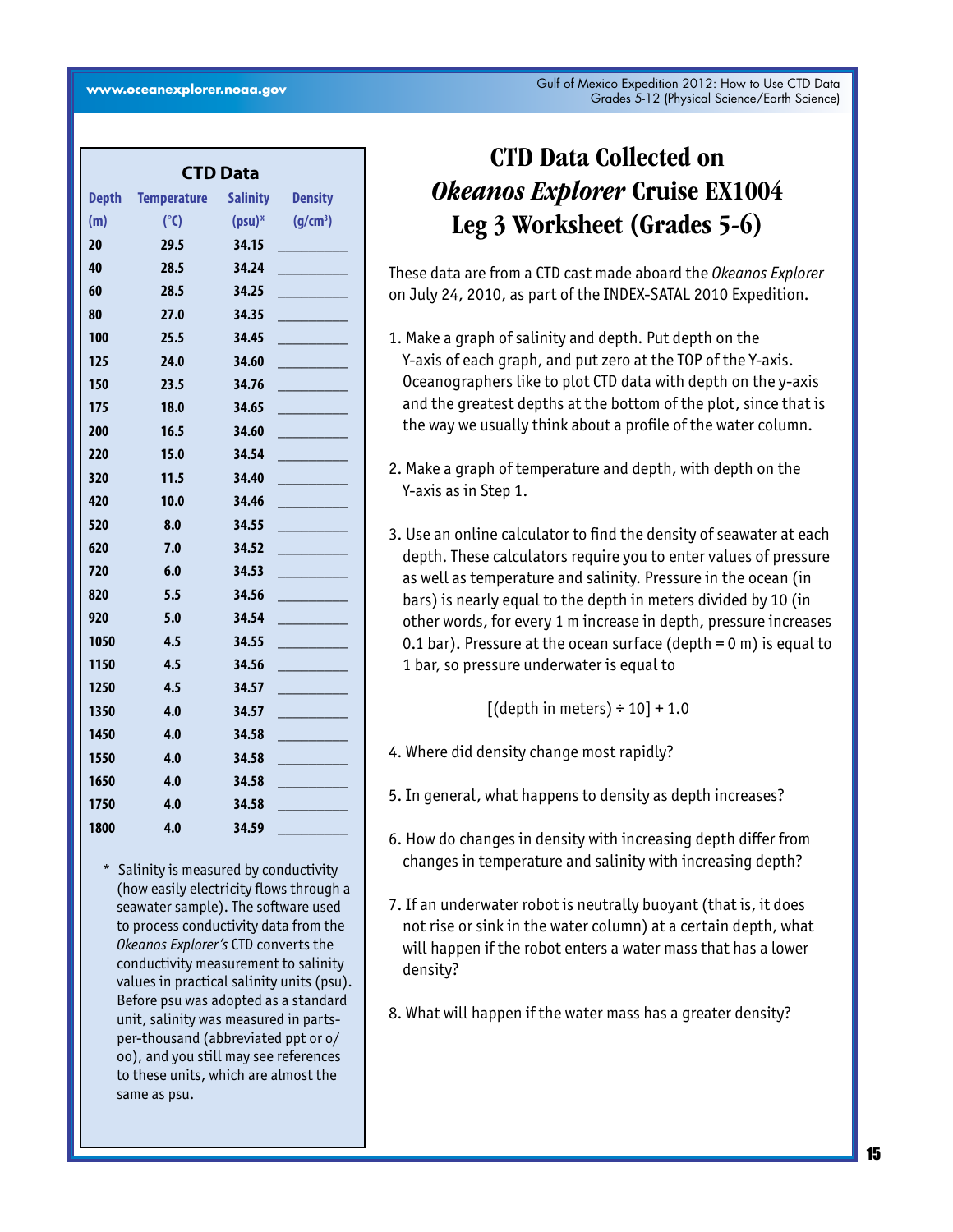## Educator's Reference Completed CTD Data Table

| <b>Depth</b> | <b>Temperature</b> | <b>Salinity</b> | <b>Density</b> |
|--------------|--------------------|-----------------|----------------|
| (m)          | (°C)               | $(psu)^*$       | (g/cm3)        |
| 20           | 29.5               | 34.15           | 1.021          |
| 40           | 28.5               | 34.24           | 1.022          |
| 60           | 28.5               | 34.25           | 1.022          |
| 80           | 27.0               | 34.35           | 1.023          |
| 100          | 25.5               | 34.45           | 1.023          |
| 125          | 24.0               | 34.60           | 1.024          |
| 150          | 23.5               | 34.76           | 1.024          |
| 175          | 18.0               | 34.65           | 1.026          |
| 200          | 16.5               | 34.60           | 1.026          |
| 220          | 15.0               | 34.54           | 1.027          |
| 320          | 11.5               | 34.40           | 1.028          |
| 420          | 10.0               | 34.46           | 1.028          |
| 520          | 8.0                | 34.55           | 1.029          |
| 620          | 7.0                | 34.52           | 1.030          |
| 720          | 6.0                | 34.53           | 1.030          |
| 820          | 5.5                | 34.56           | 1.031          |
| 920          | 5.0                | 34.54           | 1.032          |
| 1050         | 4.5                | 34.55           | 1.032          |
| 1150         | 4.5                | 34.56           | 1.033          |
| 1250         | 4.5                | 34.57           | 1.033          |
| 1350         | 4.0                | 34.57           | 1.034          |
| 1450         | 4.0                | 34.58           | 1.034          |
| 1550         | 4.0                | 34.58           | 1.035          |
| 1650         | 4.0                | 34.58           | 1.035          |
| 1750         | 4.0                | 34.58           | 1.035          |
| 1800         | 4.0                | 34.59           | 1.036          |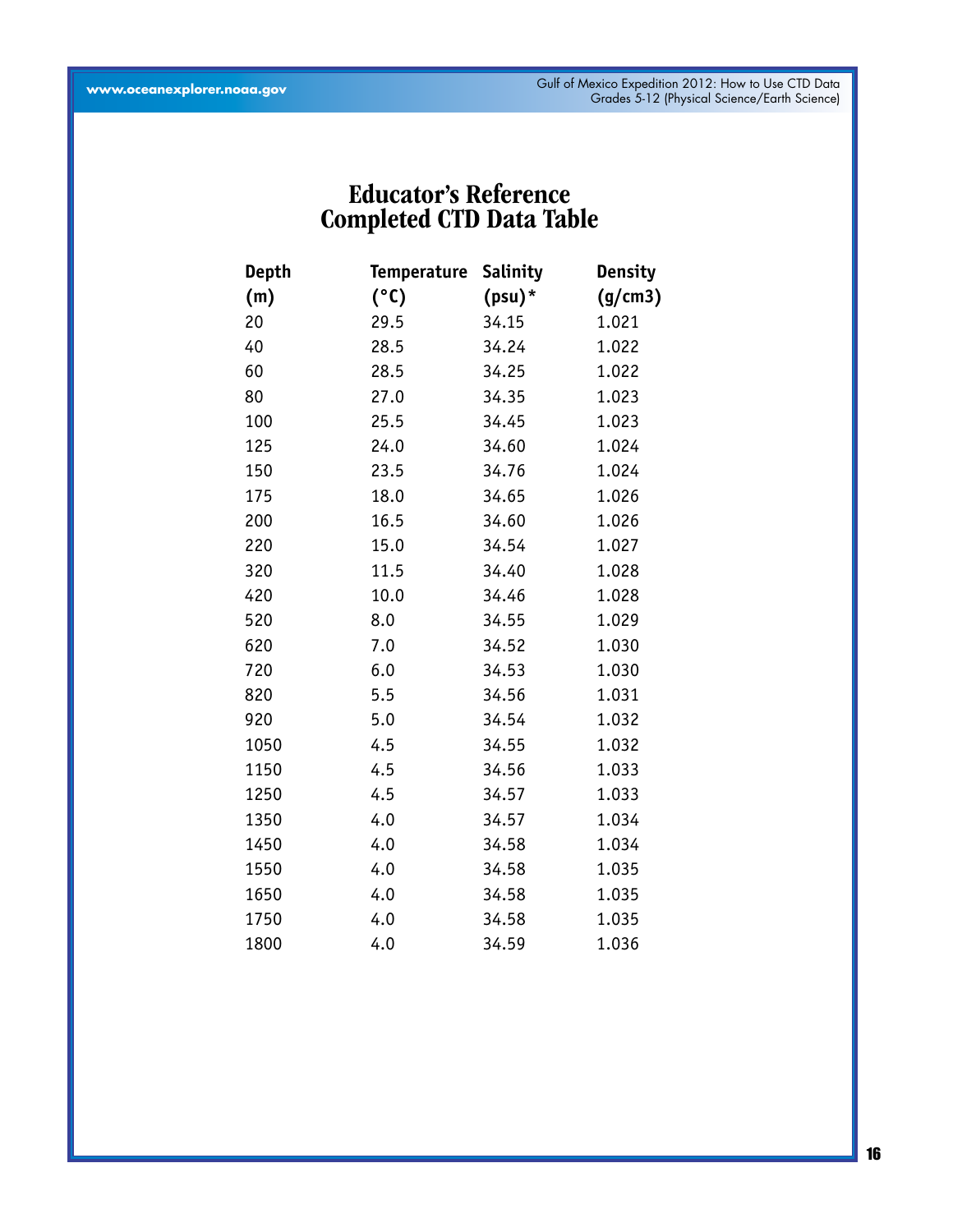## Introduction to CTD Data Worksheet

NOTE: The following instructions are for Microsoft Excel®2008. Other versions of Excel or other spreadsheets will require slightly different procedures. See user documentation for how to import text files and make graphs from these files. If you have difficulty opening the file referenced in Step 1 and are using an older version of Excel®, you may need the Office Compatibility Pack. This can be downloaded from: [http://www.microsoft.com/](http://www.microsoft.com/download/en/details.aspx?displaylang=en&id=3) [download/en/details.aspx?displaylang=en&id=3.](http://www.microsoft.com/download/en/details.aspx?displaylang=en&id=3) If you would like to open the file in a newer version of Excel, be sure that you have turned on "Compatibility Mode". If you only want to look at Excel® files, you may want to try the Excel® Viewer [\(http://www.microsoft.com/download/en/details.aspx?id=10\)](http://www.microsoft.com/download/en/details.aspx?id=10), but this will not allow you to graph or edit the data.

- 1. Open the "CTDdata.xlsx" file in Microsoft Excel®. These data were collected during a CTD cast aboard the *Okeanos Explorer* on June 8, 2009. The first row shows the contents of each column: Data and time; Latitude in decimal degrees; Longitude in decimal degrees; Elapsed time since the start of the cast in seconds; Depth in meters; Temperature in °C; Conductivity in Siemens per meter; Salinity in Practical Salinity Units; Optical Backscatter (OBS); and Oxidation-Reduction Potential (ORP). The units of OBS and ORP aren't really important, because we are only concerned with finding readings that are distinctly different from other readings near the same depth (anomalies).
- 2. How much time was needed to complete the entire CTD cast?
- 3. What was the maximum depth recorded by the CTD?
- 4. Plot OBS as a function of Depth:
	- a. Select the Depth and OBS columns
	- b. Under the "Insert" menu select "Chart..." A pop-up menu will appear.
	- c. In the popup menu, click on the "XY (Scatter)" tab.
	- d. Click on the "Smoothed Line Scatter" button. Now you should have a graph that resembles Figure A.

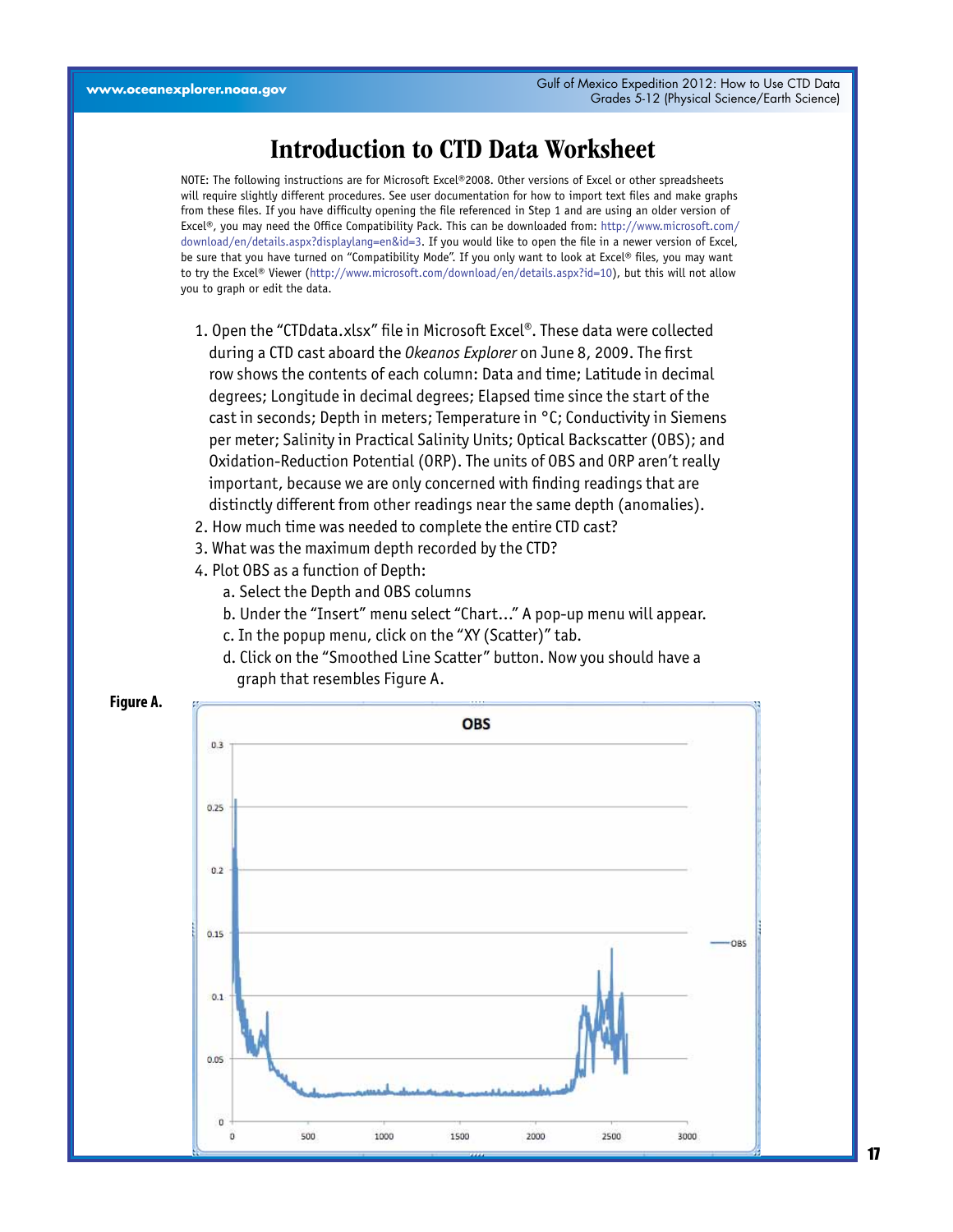- 5. Oceanographers like to plot CTD data with depth on the y-axis and the greatest depths at the bottom of the plot, since that is the way we usually think about a profile of the water column. For a x-y plot, Excel plots the first column on the x-axis. So, to make an "oceanographer's plot" we need to re-arrange the data so that temperature values come before depth values.
	- a. Select the OBS column and the Depth column to the RIGHT of the Temperature column.
	- b. Click on the "Smoothed Line Scatter" button (the "XY (Scatter)" tab should still be selected). Now you should have a graph that resembles Figure B.

#### **Figure B.**

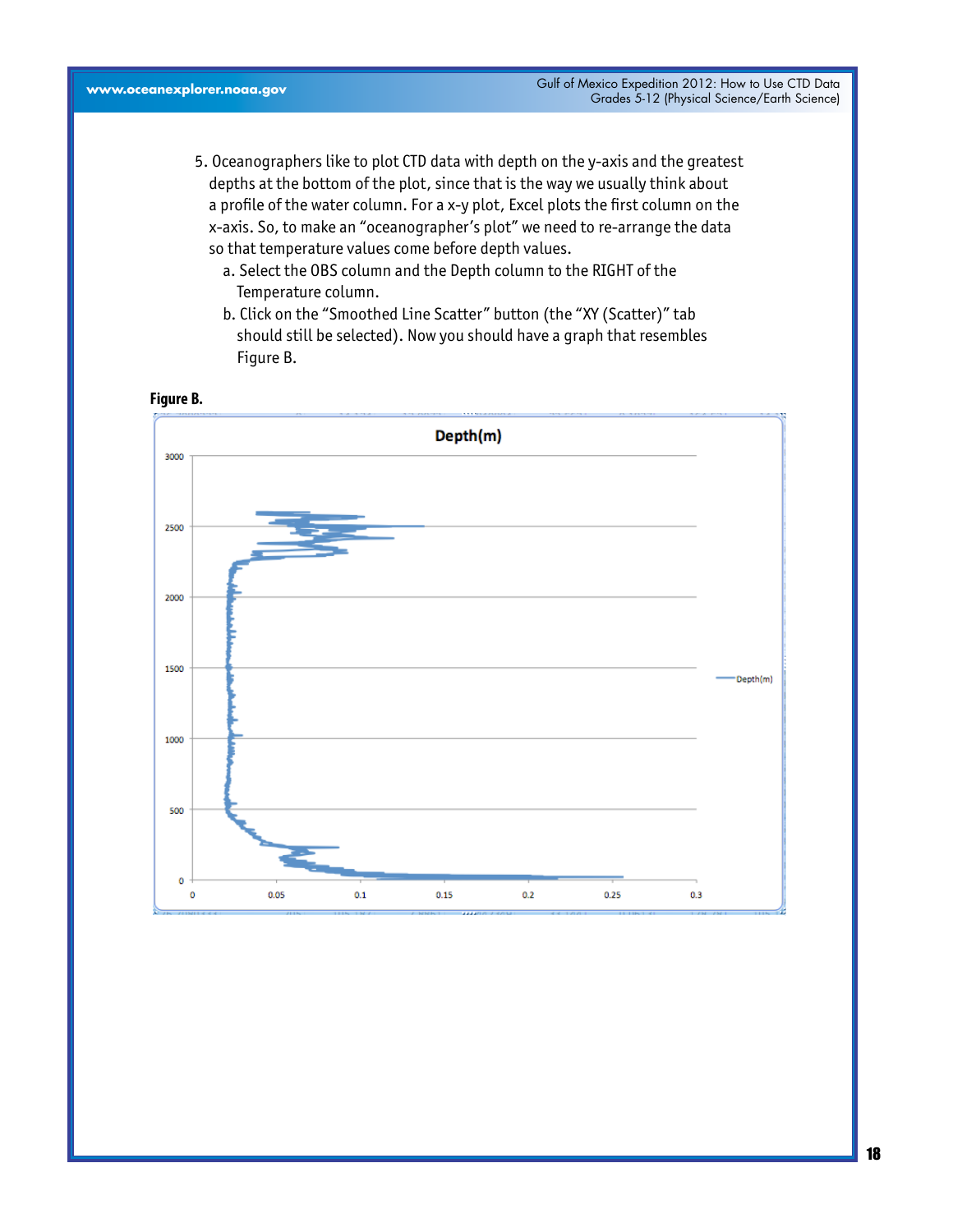c. To make the greatest depths appear at the bottom of the plot, double click on the y-axis. The "Format Axis" window will appear. Click the "Scale" button on the left side of the window, then check the "Values in Reverse Order" box, then click "OK." Now your graph should resemble Figure C.



## **Figure C.**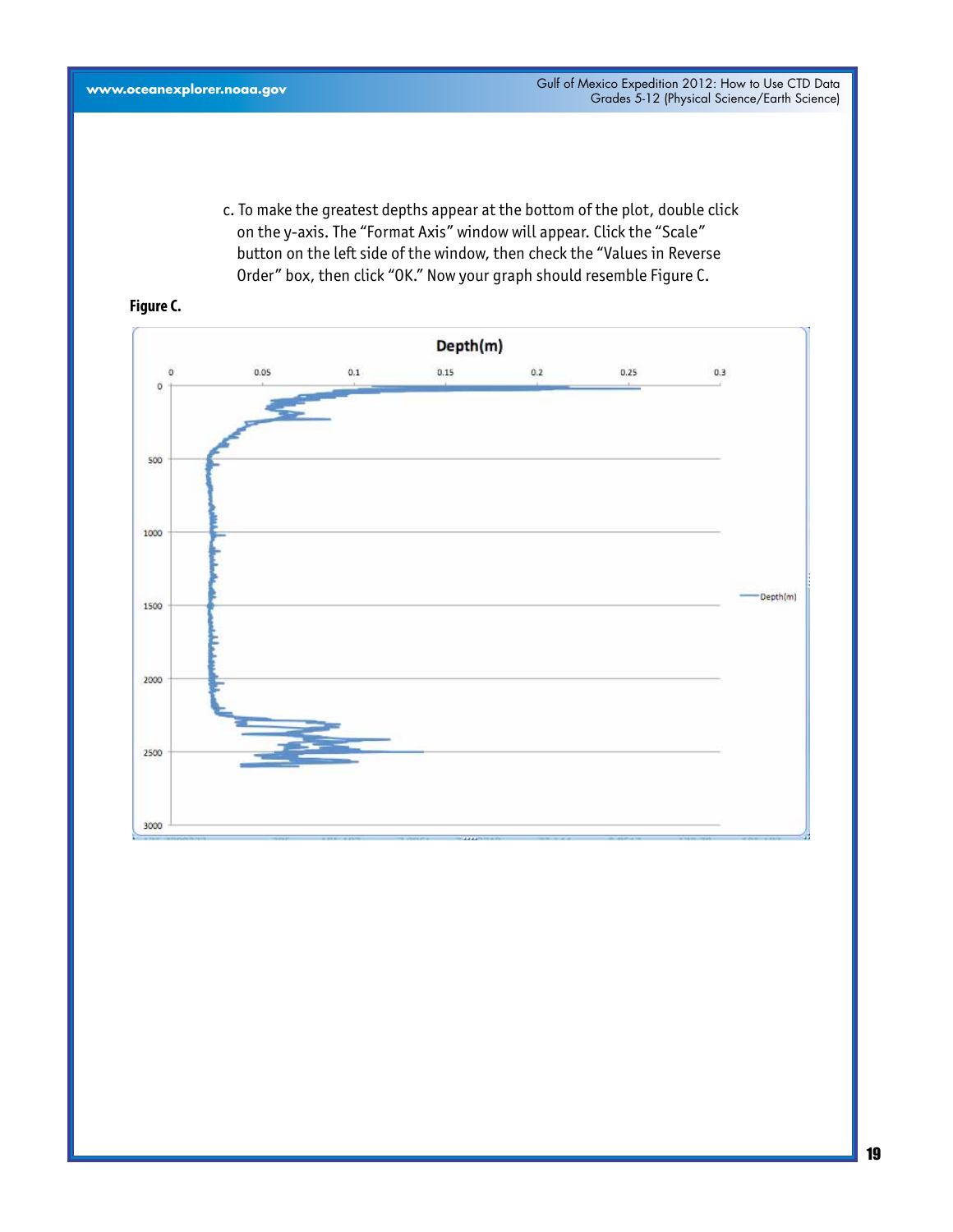d. We need to make four more changes. First, the x-axis is now at the top of the plot. To fix that, double click the y-axis again and check the "Horizontal (category) axis crosses at maximum value" box. Then click "OK." Next, the title of the graph needs changing: Click on the title, then highlight the text. Type in "OBS." Now remove the legend on the right side of the graph by clicking on the legend and hitting the "Delete" key. Finally, let's add a label to the y-axis: Click inside the plot area, then drag one of the handles on the left side of the plot toward the center to make space for a label. Make the "Drawing" toolbar visible (select from "Toolbars" in the "View" menu), and select the text tool. Click on the left side of the plot and type "Depth (m)." Format the text with tools in the Formatting toolbar (select from "Toolbars" in the "View" menu), then drag the green handle on the text box to rotate the text 90 degrees. Right-click (control click on a Macintosh platform) and drag the text box to the desired location. Now your graph should resemble Figure D.



- ORP as a function of Depth. 6. Repeat the procedures in Steps 4 and 5 to make an "oceanographer's plot" of
	- 7. Do either of your plots show any anomalies? Why does the ORP plot appear to have two lines?